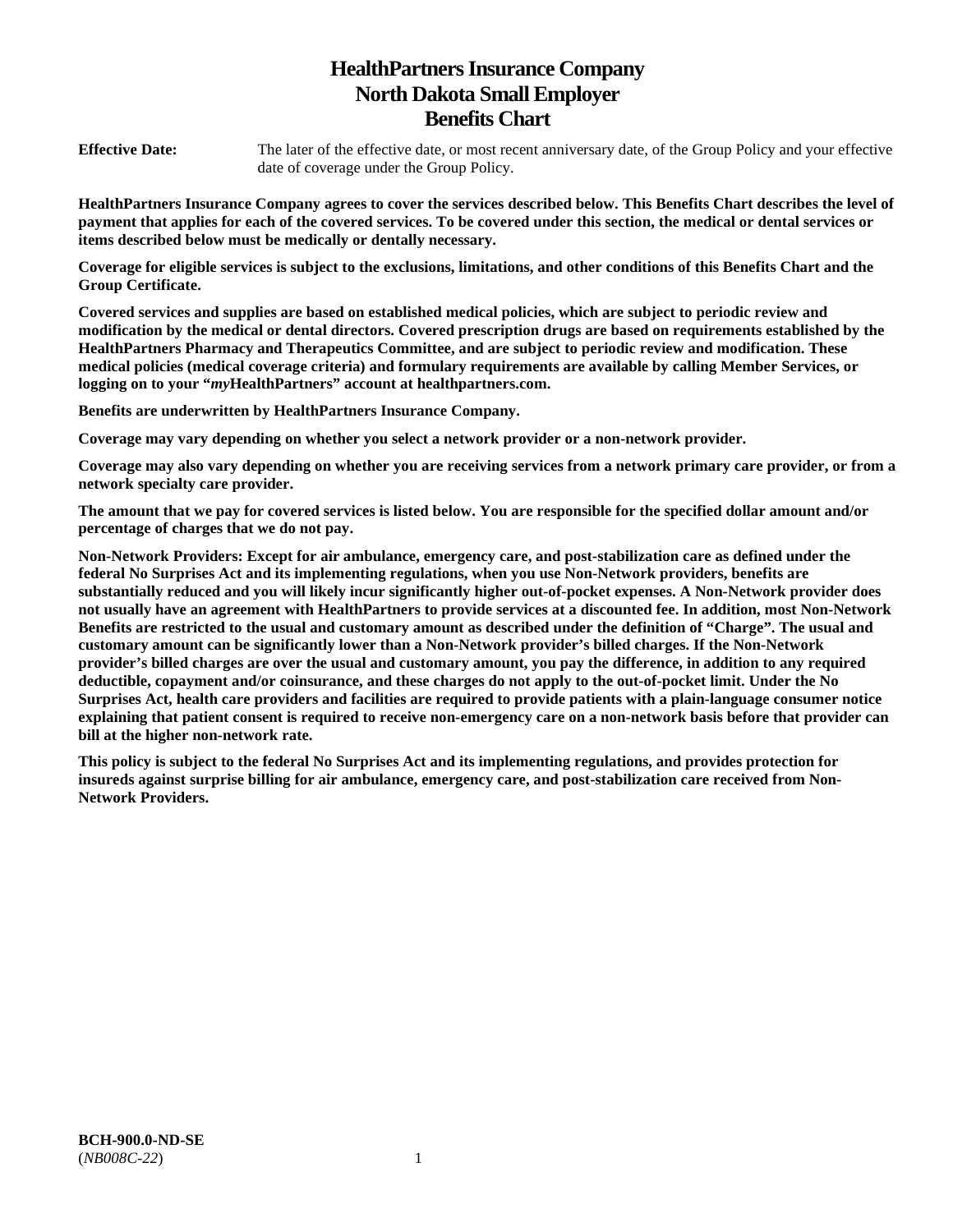# **These definitions apply to this Benefits Chart. They also apply to the Group Certificate.**

| <b>Biosimilar Drug:</b> | A prescription drug, approved by the Food and Drug Administration (FDA), that the FDA has<br>determined is biosimilar to and interchangeable with a biological brand name drug. Biosimilar drugs<br>are not considered generic drugs and are not covered under the generic drug benefit.                                                                                                                                                                                                                                                                                                                                        |
|-------------------------|---------------------------------------------------------------------------------------------------------------------------------------------------------------------------------------------------------------------------------------------------------------------------------------------------------------------------------------------------------------------------------------------------------------------------------------------------------------------------------------------------------------------------------------------------------------------------------------------------------------------------------|
| <b>Brand Name Drug:</b> | A prescription drug, approved by the Food and Drug Administration (FDA), that is manufactured,<br>sold, or licensed for sale under a trademark by the pharmaceutical company that originally researched<br>and developed the drug. Brand name drugs have the same active-ingredient formula as the generic<br>version of the drug. However, generic drugs are manufactured and sold by other drug manufacturers<br>and are generally not available until after the patent on the brand name drug has expired. A few brand<br>name drugs may be covered at the generic drug benefit level if this is indicated on the formulary. |
| <b>Calendar Year:</b>   | This is the 12-month period beginning 12:01 A.M. Central Time, on January 1, and ending 12:01 A.M. Central<br>Time of the next following December 31.                                                                                                                                                                                                                                                                                                                                                                                                                                                                           |
| <b>Charge:</b>          | For covered services delivered by participating network providers, is the provider's discounted charge<br>for a given medical/surgical service, procedure or item.                                                                                                                                                                                                                                                                                                                                                                                                                                                              |
|                         | For covered services delivered by Non-Network providers, a contracted rate may apply if such<br>arrangement is available to HealthPartners.                                                                                                                                                                                                                                                                                                                                                                                                                                                                                     |
|                         | For the Usual and Customary Charge for covered services delivered by non-network providers, our<br>payment is calculated using one of the following options to be determined at HealthPartners'<br>discretion: 1) a percentage of the Medicare fee schedule; 2) a comparable schedule if the service is not<br>on the Medicare fee schedule; or 3) a commercially reasonable rate for such service.                                                                                                                                                                                                                             |
|                         | The Usual and Customary Charge is the maximum amount allowed that we consider in the calculation<br>of the payment of charges incurred for certain covered services. You must pay for any charges above<br>the usual and customary charge, and they do not apply to the out-of-pocket limit.                                                                                                                                                                                                                                                                                                                                    |
|                         | A charge is incurred for covered ambulatory medical and surgical services, on the date the service or<br>item is provided. A charge is incurred for covered inpatient services, on the date of admission to a<br>hospital. To be covered, a charge must be incurred on or after your effective date and on or before the<br>termination date.                                                                                                                                                                                                                                                                                   |
|                         | Copayment/Coinsurance: The specified dollar amount, or percentage, of charges incurred for covered services, which we do not<br>pay, but which you must pay, each time you receive certain medical services, procedures or items.<br>Our payment for those covered services or items begins after the copayment or coinsurance is<br>satisfied. Covered services or items requiring a copayment or coinsurance are specified in this<br>Benefits Chart.                                                                                                                                                                         |
|                         | For services provided by a network provider:                                                                                                                                                                                                                                                                                                                                                                                                                                                                                                                                                                                    |
|                         | An amount which is listed as a flat dollar copayment is applied to a network provider's discounted<br>charges for a given service. However, if the network provider's discounted charge for a service or<br>item is less than the flat dollar copayment, you will pay the network provider's discounted charge. An<br>amount which is listed as a percentage of charges or coinsurance is based on the network provider's<br>discounted charges, calculated at the time the claim is processed, which may include an agreed upon<br>fee schedule rate for case rate or withhold arrangements.                                   |
|                         | For services provided by a non-network provider:                                                                                                                                                                                                                                                                                                                                                                                                                                                                                                                                                                                |
|                         | Any copayment or coinsurance is applied to the lesser of the provider's charges or the usual and<br>customary charge for a service.                                                                                                                                                                                                                                                                                                                                                                                                                                                                                             |
|                         | A copayment or coinsurance is due at the time a service is provided, or when billed by the provider.<br>The copayment or coinsurance applicable for a scheduled visit with a network provider will be<br>collected for each visit, late cancellation and failed appointment.                                                                                                                                                                                                                                                                                                                                                    |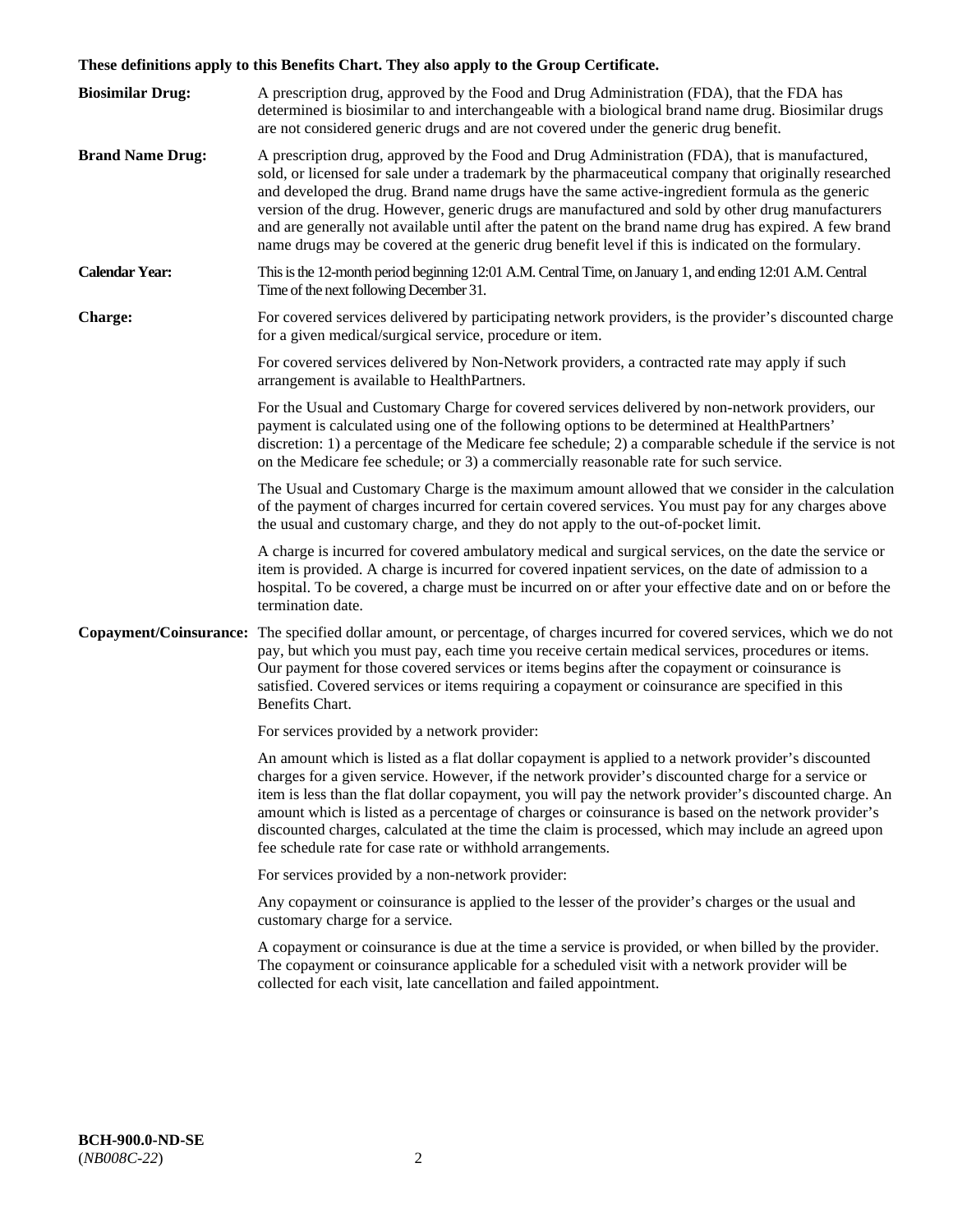| Deductible:                                | The specified dollar amount of charges incurred for covered services, which we do not pay, but an<br>insured or a family has to pay first in a calendar year. Our payment for those services or items begins<br>after the deductible is satisfied. For network providers, the amount of the charges that apply to the<br>deductible are based on the network provider's discounted charges, calculated at the time the claim is<br>processed, which may include an agreed upon fee schedule rate for case rate or withhold<br>arrangements. For non-network providers, the amount of charges that apply to the deductible are the<br>lesser of the provider's charges or the usual and customary charge for a service. |
|--------------------------------------------|------------------------------------------------------------------------------------------------------------------------------------------------------------------------------------------------------------------------------------------------------------------------------------------------------------------------------------------------------------------------------------------------------------------------------------------------------------------------------------------------------------------------------------------------------------------------------------------------------------------------------------------------------------------------------------------------------------------------|
|                                            | Any amounts paid or reimbursed by a third party, including but not limited to: point of service<br>rebates, manufacturer coupons, manufacturer debit cards or other forms of direct reimbursement to an<br>insured for a product or service, will not apply toward the deductible, to the extent permitted under<br>state and federal law.                                                                                                                                                                                                                                                                                                                                                                             |
|                                            | Your plan has an embedded deductible. This means once an insured meets the individual deductible,<br>the plan begins paying benefits for that person. If two or more members of the family meet the family<br>deductible, the plan begins paying benefits for all members of the family, regardless of whether each<br>insured has met the individual deductible. However, an insured may not contribute more than the<br>individual deductible toward the family deductible.                                                                                                                                                                                                                                          |
|                                            | All services are subject to the deductible unless otherwise indicated below in this Benefits Chart.                                                                                                                                                                                                                                                                                                                                                                                                                                                                                                                                                                                                                    |
| <b>Formulary:</b>                          | This is a current list, which may be revised from time to time, of prescription drugs, medications,<br>equipment and supplies covered by us as indicated in this Benefits Chart which are covered at the<br>highest benefit level. Some drugs on the Formulary may require prior authorization to be covered as<br>formulary drugs. The formulary, and information on drugs that require prior authorization, are<br>available by calling Member Services, or logging on to your "myHealthPartners" account at<br>healthpartners.com.                                                                                                                                                                                  |
| <b>Generic Drug:</b>                       | A prescription drug, approved by the Food and Drug Administration (FDA), that the FDA has<br>determined is comparable to a brand name drug product in dosage form, strength, route of<br>administration, quality, intended use and documented bioequivalence. Generally, generic drugs cost<br>less than brand name drugs. Some brand name drugs may be covered at the generic drug benefit level<br>if this is indicated on the formulary.                                                                                                                                                                                                                                                                            |
| <b>Lifetime Maximum</b><br><b>Benefit:</b> | The specified coverage limit actually paid by us for services and/or charges incurred by you for<br>bariatric surgery. Payment of benefits under the Certificate ceases when that lifetime maximum benefit<br>is reached. You have to pay for any subsequent charges.                                                                                                                                                                                                                                                                                                                                                                                                                                                  |
| <b>Non-Formulary Drug:</b>                 | This is a prescription drug, approved by the Food and Drug Administration (FDA), that is not on the<br>formulary, is medically necessary and is not investigative or otherwise excluded under the Certificate.                                                                                                                                                                                                                                                                                                                                                                                                                                                                                                         |
|                                            | Out-of-Pocket Expenses: You pay the specified copayments/coinsurance and deductibles applicable for particular services,<br>subject to the out-of-pocket limit described below. These amounts are in addition to the monthly<br>premium payments.                                                                                                                                                                                                                                                                                                                                                                                                                                                                      |
| <b>Out-of-Pocket Limit:</b>                | You pay the copayments/coinsurance and deductibles for covered services, to the individual or family<br>out-of-pocket limit. Thereafter we cover 100% of charges incurred for all other covered services, for<br>the rest of the calendar year. You pay amounts greater than the out-of-pocket limit if you exceed any<br>Lifetime Maximum Benefit, or visit or day limits.                                                                                                                                                                                                                                                                                                                                            |
|                                            | Non-Network Benefits above the usual and customary charge (see definition of charge above) do not<br>apply to the out-of-pocket limit.                                                                                                                                                                                                                                                                                                                                                                                                                                                                                                                                                                                 |
|                                            | Non-Network Benefits for transplant surgery and bariatric surgery do not apply to the out-of-pocket<br>limit.                                                                                                                                                                                                                                                                                                                                                                                                                                                                                                                                                                                                          |
|                                            | Any amounts paid or reimbursed by a third party, including but not limited to: point of service<br>rebates, manufacturer coupons, manufacturer debit cards or other forms of direct reimbursement to an<br>insured for a product or service, will not apply as an out of pocket expense, to the extent permitted<br>under state and federal law.                                                                                                                                                                                                                                                                                                                                                                       |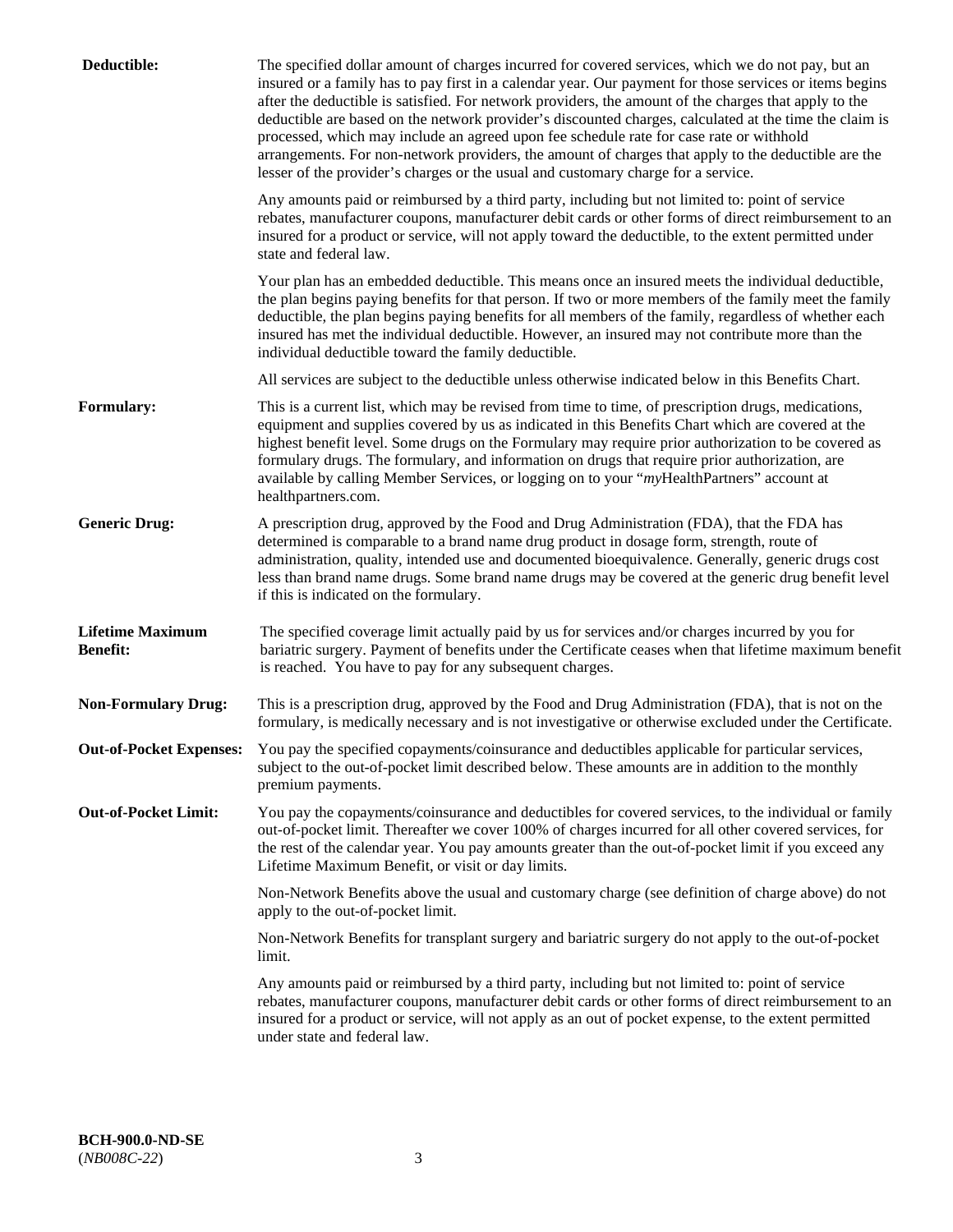|                             | You are responsible to keep track of the out-of-pocket expenses. Contact our Member Services<br>Department for assistance in determining the amount paid by the enrollee for specific eligible services<br>received. Claims for reimbursement under the out-of-pocket limit provisions are subject to the same<br>time limits and provisions described under the "Claims Provisions" section of the Certificate.                                                                                                                   |
|-----------------------------|------------------------------------------------------------------------------------------------------------------------------------------------------------------------------------------------------------------------------------------------------------------------------------------------------------------------------------------------------------------------------------------------------------------------------------------------------------------------------------------------------------------------------------|
|                             | <b>Primary Care Providers:</b> These are providers in the following categories: Family Practice, General Practice, Internal Medicine,<br>Pediatrics, Adolescent Medicine, Adult Medicine and Geriatrics.                                                                                                                                                                                                                                                                                                                           |
|                             | Specialty Care Providers: These are providers who are not in the following categories: Family Practice, General Practice,<br>Internal Medicine, Pediatrics, Adolescent Medicine, Adult Medicine and Geriatrics.                                                                                                                                                                                                                                                                                                                    |
| <b>Specialty Drug List:</b> | This is a current list, which may be revised from time to time, of prescription drugs, medications,<br>equipment and supplies, which are typically bio-pharmaceuticals. The purpose of a specialty drug list<br>is to facilitate enhanced monitoring of complex therapies used to treat specific conditions. Specialty<br>drugs are covered by us as indicated in this Benefits Chart. The specialty drug list is available by<br>calling Member Services, or logging on to your "myHealthPartners" account at healthpartners.com. |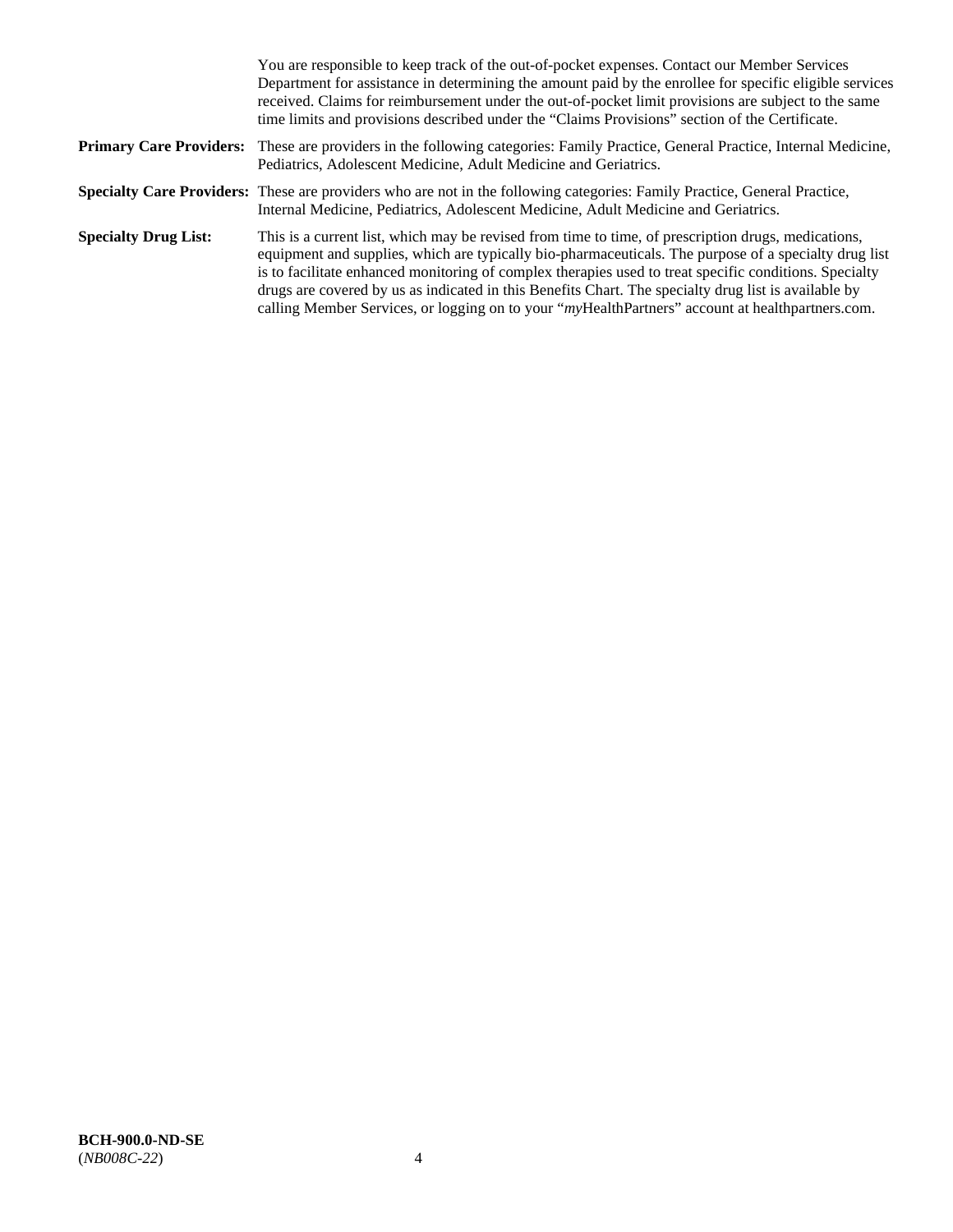### **DEDUCTIBLES AND OUT-OF-POCKET LIMITS**

### **Individual Calendar Year Deductible**

| <b>Network Benefits</b> | <b>Non-Network Benefits</b> |
|-------------------------|-----------------------------|
| \$5,500                 | \$10,000                    |

#### **Family Calendar Year Deductible**

| <b>Network Benefits</b> | <b>Non-Network Benefits</b> |
|-------------------------|-----------------------------|
| \$16,500                | \$20,000                    |

A separate deductible must be satisfied under the Network Benefits and Non-Network Benefits.

Your plan has an embedded deductible. This means once an insured meets the individual deductible, the plan begins paying benefits for that person. If two or more members of the family meet the family deductible, the plan begins paying benefits for all members of the family, regardless of whether each insured has met the individual deductible. However, an insured may not contribute more than the individual deductible toward the family deductible.

Any amounts paid or reimbursed by a third party, including but not limited to: point of service rebates, manufacturer coupons, manufacturer debit cards or other forms of direct reimbursement to an insured for a product or service, will not apply toward the deductible, to the extent permitted under state and federal law.

### **Individual Calendar Year Out-of-Pocket Limit**

| <b>Network Benefits</b> | <b>Non-Network Benefits</b> |
|-------------------------|-----------------------------|
| \$8,500                 | \$30,000                    |

#### **Family Calendar Year Out-of-Pocket Limit**

| <b>Network Benefits</b> | <b>Non-Network Benefits</b> |
|-------------------------|-----------------------------|
| \$17,000                | \$60,000                    |

A separate Out-of-Pocket Limit must be satisfied under the Network Benefits and Non-Network Benefits.

Non-Network Benefits above the usual and customary charge will not apply toward the individual or family Out-of-Pocket Limit.

Non-Network Benefits for transplant surgery and bariatric surgery do not apply to the out-of-pocket limit.

Any amounts paid or reimbursed by a third party, including but not limited to: point of service rebates, manufacturer coupons, manufacturer debit cards or other forms of direct reimbursement to an insured for a product or service, will not apply as an out of pocket expense, to the extent permitted under state and federal law.

#### **Lifetime maximum benefit for bariatric surgery**

| <b>Network Benefits</b> | <b>Non-Network Benefits</b> |
|-------------------------|-----------------------------|
| Unlimited.              | \$5,000                     |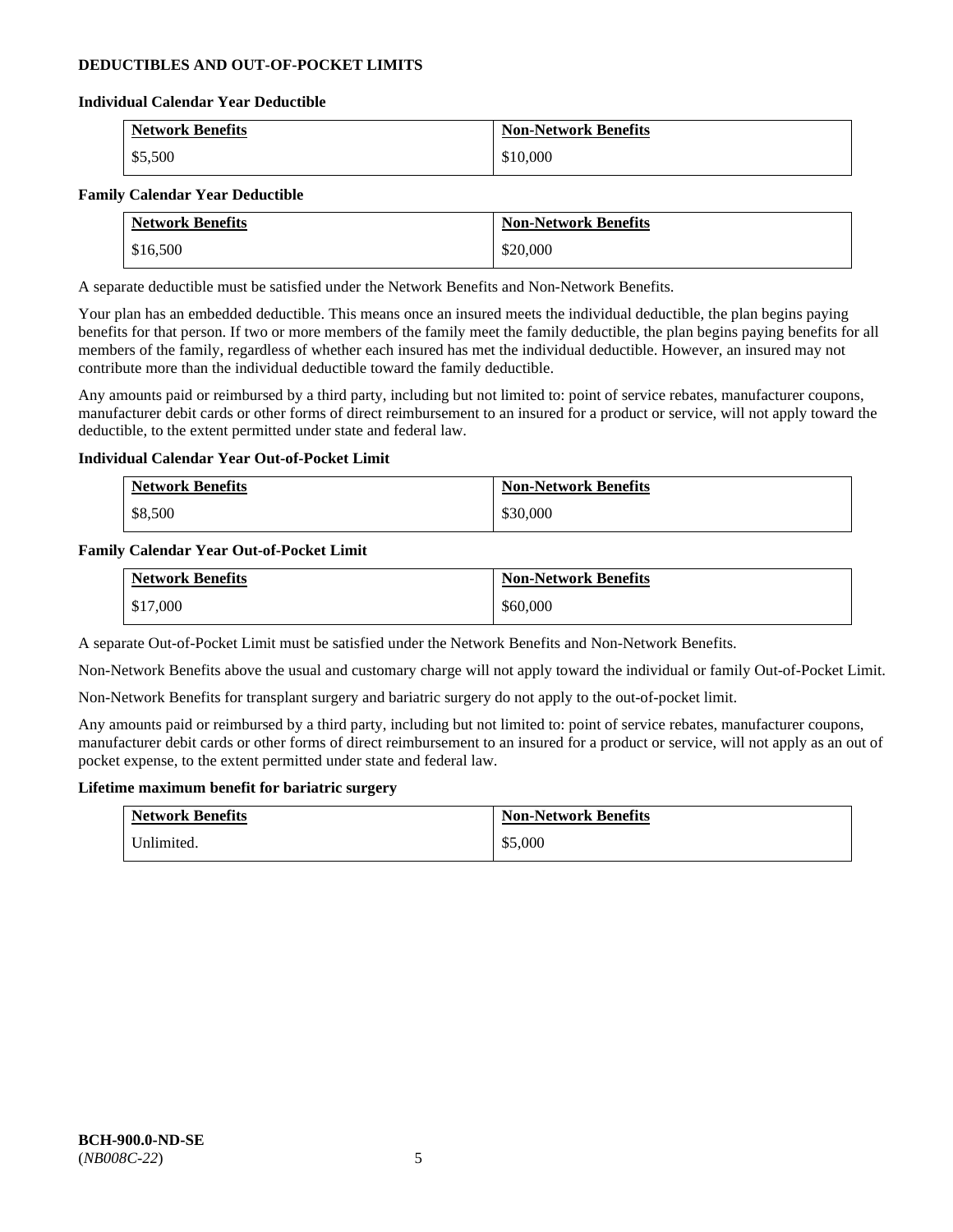# **AMBULANCE AND MEDICAL TRANSPORTATION**

### **Covered Services:**

We cover ambulance and medical transportation for medical emergencies.

We also cover medically necessary, non-emergency ground and air medical transportation if it meets our medical coverage criteria. Under the No Surprises Act, non-network health care providers and facilities are required to provide patients with a plain-language consumer notice explaining that patient consent is required to receive non-emergency before that provider can bill at the higher non-network rate.

Covered services and supplies are based on established medical policies, which are subject to periodic review and modification by the medical or dental directors. These medical policies (medical coverage criteria) and applicable prior authorization requirements are available by calling Member Services, or logging on to your "*my*HealthPartners" account a[t healthpartners.com.](http://www.healthpartners.com/)

#### **Ambulance and medical transportation (other than non-emergency air ambulance transportation)**

| <b>Network Benefits</b>      | <b>Non-Network Benefits</b> |
|------------------------------|-----------------------------|
| 70% of the charges incurred. | See Network Benefits.       |

#### **Non-emergency air ambulance transportation**

| <b>Network Benefits</b>      | <b>Non-Network Benefits</b> |
|------------------------------|-----------------------------|
| 70% of the charges incurred. | See Network Benefits.       |

For Non-Network air ambulance service providers, the eligible charges are limited to the average HealthPartners reimbursement rate for Network air ambulance service providers licensed by the state of North Dakota.

#### **Not Covered:**

• See "Services Not Covered" in the Group Certificate.

# **BEHAVIORAL HEALTH SERVICES**

#### **Covered Services:**

Covered services are based on established medical policies, which are subject to periodic review and modification by the medical directors. These medical policies (medical coverage criteria) are available by calling Member Services, or logging on to your "*my*HealthPartners" account at [healthpartners.com.](http://healthpartners.com/)

### **Mental health services**

We cover services for mental health diagnoses as described in the Diagnostic and Statistical Manual of Mental Disorders - Fifth Edition (DSM-5) (most recent edition).

**Outpatient services, including intensive outpatient and day treatment services:** We cover medically necessary outpatient professional mental health services for evaluation, crisis intervention, and treatment of mental health disorders.

A comprehensive diagnostic assessment will be used as the basis for a determination by a mental health professional, concerning the appropriate treatment and the extent of services required.

Outpatient services we cover for a diagnosed mental health condition include the following:

- Individual, group, family, and multi-family therapy;
- Medication management provided by a physician, certified nurse practitioner, or physician's assistant;
- Psychological testing services for the purposes of determining the differential diagnoses and treatment planning for patients currently receiving behavioral health services;
- Day treatment and intensive outpatient services in a licensed program;
- Partial hospitalization services in a licensed hospital or community mental health center;
- Psychotherapy and nursing services provided in the home if authorized by us;
- Treatment for gender dysphoria; and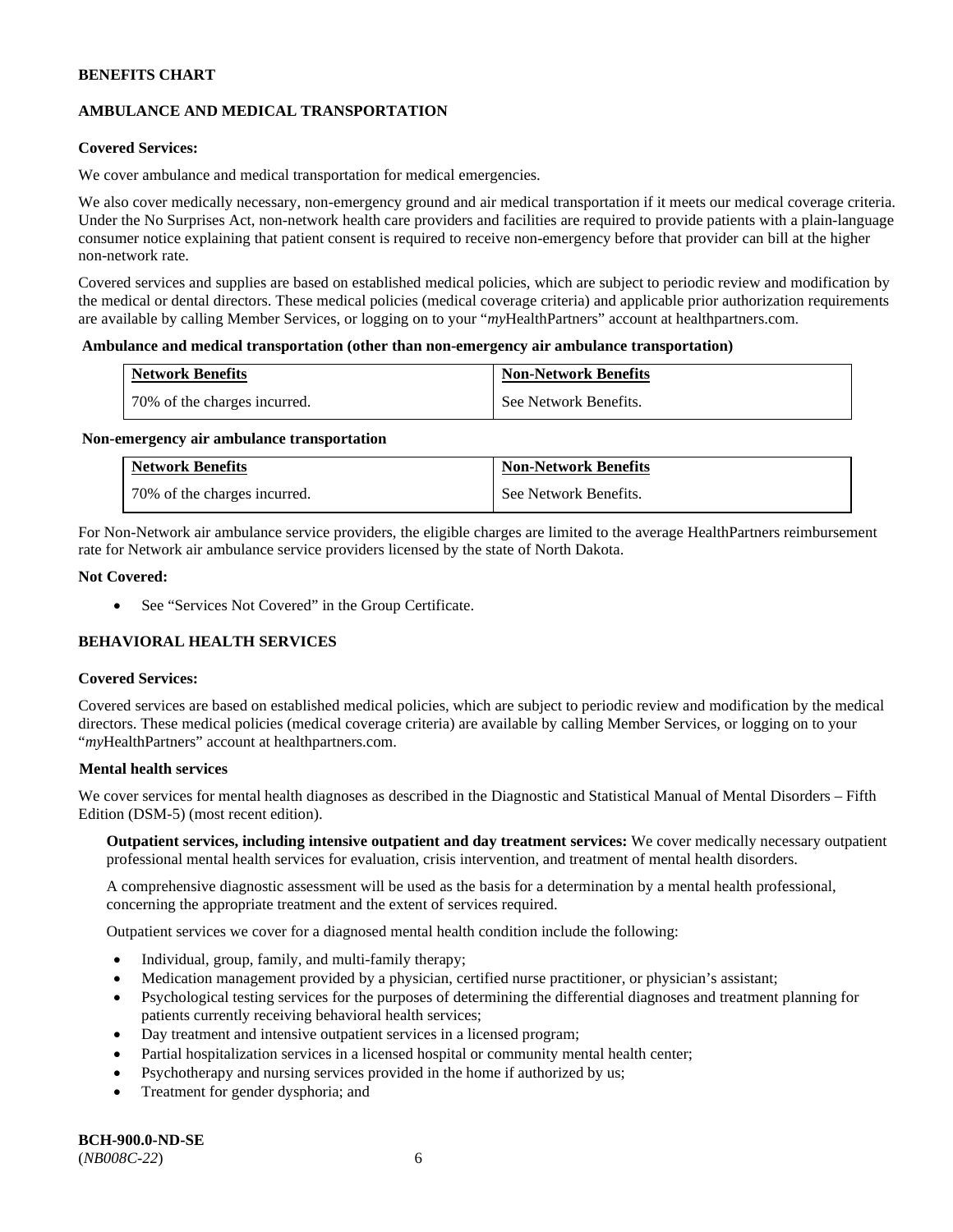• Medically necessary Applied Behavioral Analysis (ABA) prescribed or ordered for an individual diagnosed with an autism spectrum disorder by a licensed physician or a licensed psychologist. For other autism services covered under this Benefits Chart, see the habilitative benefit under Physical Therapy, Occupational Therapy and Speech Therapy.

| <b>Network Benefits</b>                                                                                                                                                                                                                                                                                                                             | <b>Non-Network Benefits</b>                                                                                                                                                                                                                                                                                                                         |
|-----------------------------------------------------------------------------------------------------------------------------------------------------------------------------------------------------------------------------------------------------------------------------------------------------------------------------------------------------|-----------------------------------------------------------------------------------------------------------------------------------------------------------------------------------------------------------------------------------------------------------------------------------------------------------------------------------------------------|
| The first five hours of treatment in a calendar year<br>are covered at 100% of the charges incurred, not<br>subject to the deductible. A group visit counts as one<br>half hour toward the five hours. Day treatment,<br>intensive outpatient services and partial<br>hospitalization services are not eligible for the first<br>five hour benefit. | The first five hours of treatment in a calendar year<br>are covered at 100% of the charges incurred, not<br>subject to the deductible. A group visit counts as<br>one half hour toward the five hours. Day treatment,<br>intensive outpatient services and partial<br>hospitalization services are not eligible for the first<br>five hour benefit. |
| We cover additional hours at 100% of the charges<br>incurred, subject to your copayment of \$45 per visit.<br>Deductible does not apply.                                                                                                                                                                                                            | We cover additional hours at 50% of the charges<br>incurred.                                                                                                                                                                                                                                                                                        |

For family therapy, only one copayment will be charged, regardless of the number of insureds primarily involved in the therapy.

### **Group therapy**

| <b>Network Benefits</b>                                                                                     | <b>Non-Network Benefits</b>  |
|-------------------------------------------------------------------------------------------------------------|------------------------------|
| 100% of the charges incurred, subject to your<br>copayment of \$20 per visit.<br>Deductible does not apply. | 50% of the charges incurred. |

**Inpatient services, including mental health residential treatment services:** We cover the following:

- Medically necessary inpatient services in a hospital and professional services for treatment of mental health disorders. Medical stabilization is covered under inpatient hospital services in the "Hospital and Skilled Nursing Facility Services" section; and
- Medically necessary mental health residential treatment services. This care must be authorized by us and provided by a hospital or residential behavioral health treatment facility licensed by the local state or Department of Health and Human Services. Services not covered under this benefit include halfway houses, group homes, extended care facilities, shelter services, correctional services, detention services, transitional services, group residential services, foster care services and wilderness programs.

| <b>Network Benefits</b>      | <b>Non-Network Benefits</b>  |
|------------------------------|------------------------------|
| 70% of the charges incurred. | 50% of the charges incurred. |

### **Substance use disorder (SUD) services**

We cover medically necessary services for assessments by a licensed alcohol and drug counselor and treatment of substance use disorders as defined in the latest edition of the DSM-5.

**Outpatient services, including intensive outpatient and day treatment services:** We cover medically necessary outpatient professional services for the diagnosis and treatment of substance use disorder. Substance use disorder treatment services must be provided by a program licensed by the local Department of Health and Human Services.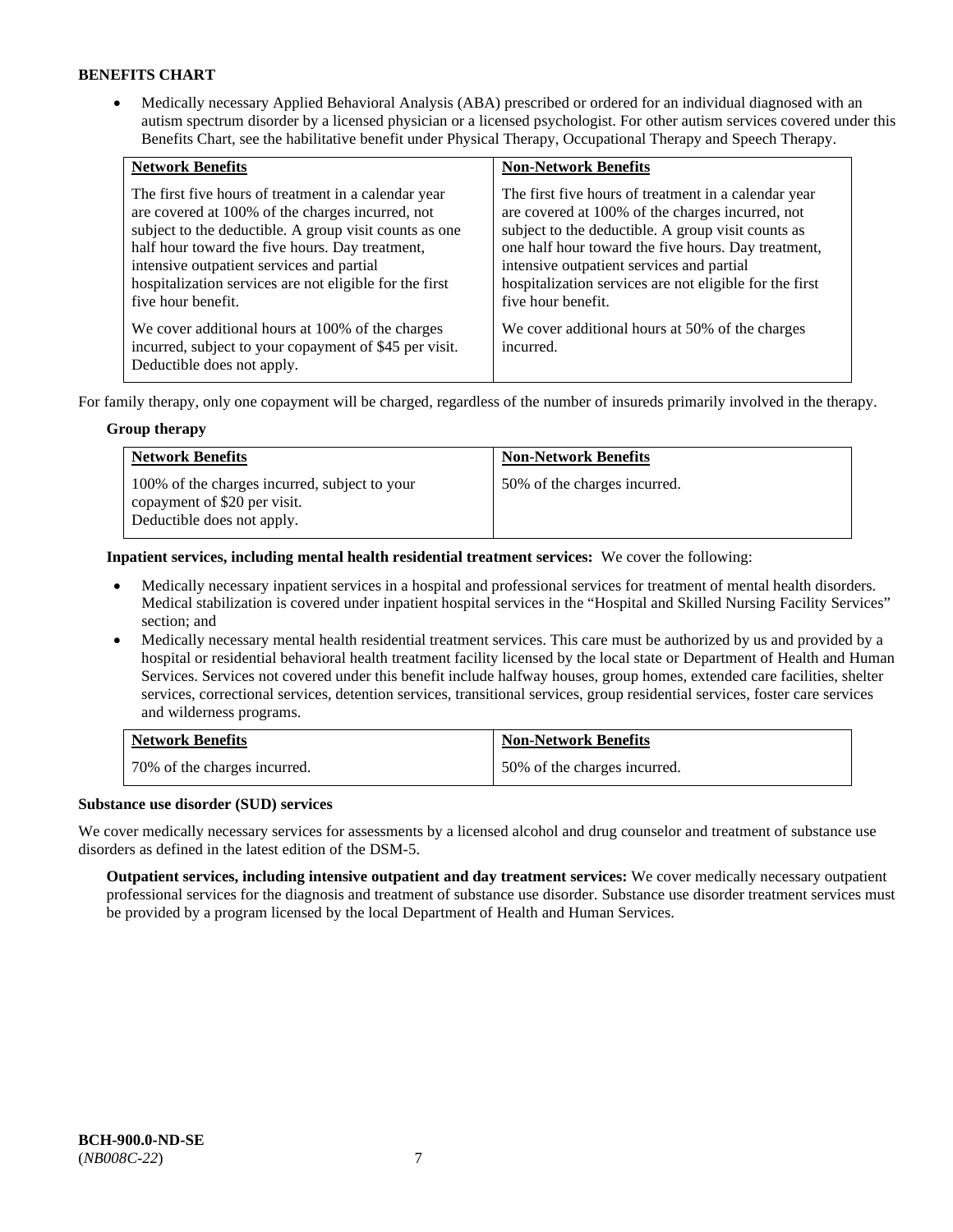Outpatient services we cover for a diagnosed substance use disorder include the following:

- Individual, group, family, and multi-family therapy provided in an office setting;
- Opiate replacement therapy including methadone and buprenorphine treatment; and
- Day treatment and intensive outpatient services in a licensed program.

| <b>Network Benefits</b>                                                                                                                                                                                                                          | <b>Non-Network Benefits</b>                                                                                                                                                                                                                      |
|--------------------------------------------------------------------------------------------------------------------------------------------------------------------------------------------------------------------------------------------------|--------------------------------------------------------------------------------------------------------------------------------------------------------------------------------------------------------------------------------------------------|
| The first five visits of treatment in a calendar year<br>are covered at 100% of the charges incurred not<br>subject to the deductible. Day treatment and<br>intensive outpatient services are not eligible for the<br>first five visits benefit. | The first five visits of treatment in a calendar year<br>are covered at 100% of the charges incurred not<br>subject to the deductible. Day treatment and<br>intensive outpatient services are not eligible for the<br>first five visits benefit. |
| We cover additional visits at 100% of the charges<br>incurred, subject to your copayment of \$45 per visit.<br>Deductible does not apply.                                                                                                        | We cover additional visits at 50% of the charges<br>incurred.                                                                                                                                                                                    |

For family therapy, only one copayment will be charged, regardless of the number of insureds primarily involved in the therapy.

**Inpatient Services:** We cover the following:

- Medically necessary inpatient services in a hospital or primary residential treatment in a licensed substance use disorder treatment center. Primary residential treatment is an intensive residential treatment program of limited duration, typically 30 days or less;
- Services provided in a hospital that is licensed by the local state and accredited by Medicare; and
- Detoxification services in a hospital or community detoxification facility if it is licensed by the local Department of Health and Human Services.

| <b>Network Benefits</b>      | <b>Non-Network Benefits</b>  |
|------------------------------|------------------------------|
| 70% of the charges incurred. | 50% of the charges incurred. |

### **Not Covered:**

• See "Services Not Covered" in the Group Certificate.

### **CHIROPRACTIC SERVICES**

#### **Covered Services:**

We cover chiropractic services for rehabilitative care. Chiropractic services are adjustments to any abnormal articulations of the human body, especially those of the spinal column, for the purpose of giving freedom of action to impinged nerves that may cause pain or deranged function.

Massage therapy which is performed in conjunction with other treatment/modalities by a chiropractor, is part of a prescribed treatment plan and is not billed separately is covered.

| <b>Network Benefits</b>                                                                                     | <b>Non-Network Benefits</b>                                           |
|-------------------------------------------------------------------------------------------------------------|-----------------------------------------------------------------------|
| 100% of the charges incurred, subject to your<br>copayment of \$90 per visit.<br>Deductible does not apply. | 50% of the charges incurred.<br>Limit of 20 visits per calendar year. |

**Not Covered:** 

- Massage therapy for the purpose of comfort or convenience of the insured.
- See "Services Not Covered" in the Group Certificate.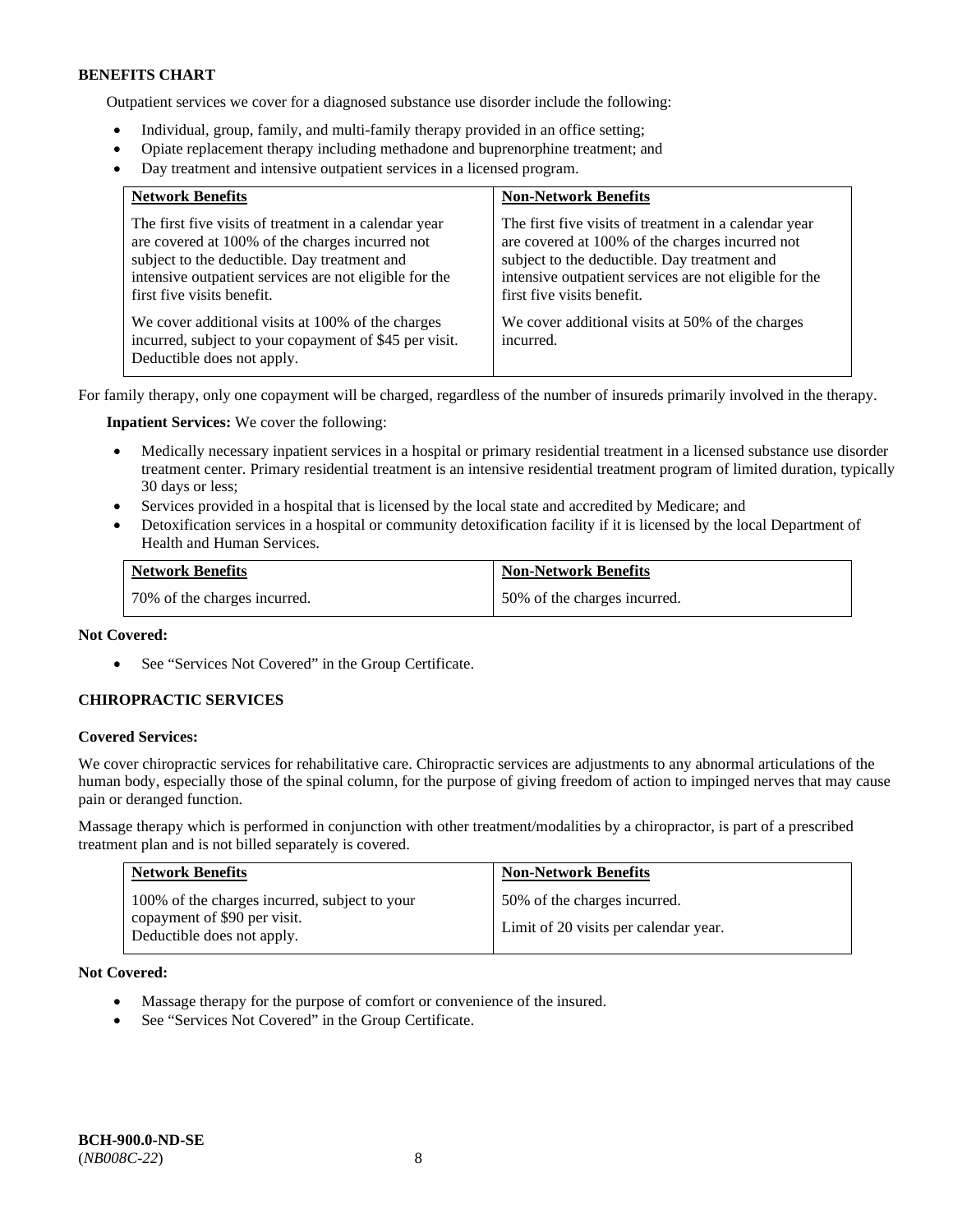# **CLINICAL TRIALS**

### **Covered Services:**

We cover certain routine services if you participate in a Phase I, Phase II, Phase III or Phase IV clinical trial that is conducted in relation to the prevention, detection, or treatment of cancer or other life-threatening disease or condition as defined in the Affordable Care Act. We cover routine patient costs for services that would be eligible under this Benefits Chart if the service were provided outside of a clinical trial.

| <b>Network Benefits</b>                                | <b>Non-Network Benefits</b>                           |
|--------------------------------------------------------|-------------------------------------------------------|
| Coverage level is same as corresponding Network        | Coverage level is same as corresponding Non-          |
| Benefits, depending on type of service provided        | Network Benefits, depending on type of service        |
| such as Office Visits for Illness or Injury, Inpatient | provided such as Office Visits for Illness or Injury, |
| or Outpatient Hospital Services.                       | Inpatient or Outpatient Hospital Services.            |

### **Not Covered:**

- The investigative item, device or service itself.
- Items or services that are provided solely to satisfy data collection and analysis needs and that are not used in the direct clinical management of the patient.
- A service that is clearly inconsistent with widely accepted and established standards of care for a particular diagnosis.
- See "Services Not Covered" in the Group Certificate.

# **DENTAL SERVICES**

### **Covered Services:**

We cover services as described below.

**Accidental dental services:** We cover dentally necessary services to treat and restore damage done to sound, natural, unrestored teeth as a result of an accidental injury. Coverage is for damage caused by external trauma to face and mouth only, not for cracked or broken teeth which result from biting or chewing. We cover restorations, root canals, crowns and replacement of teeth lost that are directly related to the accident in which the insured was involved. We cover initial exams, x-rays, and palliative treatment including extractions, and other oral surgical procedures directly related to the accident. Subsequent treatment must be initiated within the specified time-frame and must be directly related to the accident. We do not cover restoration and replacement of teeth that are not "sound and natural" at the time of the accident.

Full mouth rehabilitation to correct occlusion (bite) and malocclusion (misaligned teeth not due to the accident) are not covered.

When an implant-supported dental prosthetic treatment is pursued, the accidental dental benefit will be applied to the prosthetic procedure. Benefits are limited to the amount that would be paid toward the placement of a removable dental prosthetic appliance that could be used in the absence of implant treatment. Care must be provided or pre-authorized by a HealthPartners dentist.

| <b>Network Benefits</b>      | <b>Non-Network Benefits</b>  |
|------------------------------|------------------------------|
| 70% of the charges incurred. | 50% of the charges incurred. |

For all accidental dental services, treatment and/or restoration must be initiated within six months of the date of the injury. Coverage is limited to the initial course of treatment and/or initial restoration. Services must be provided within 24 months of the date of injury to be covered.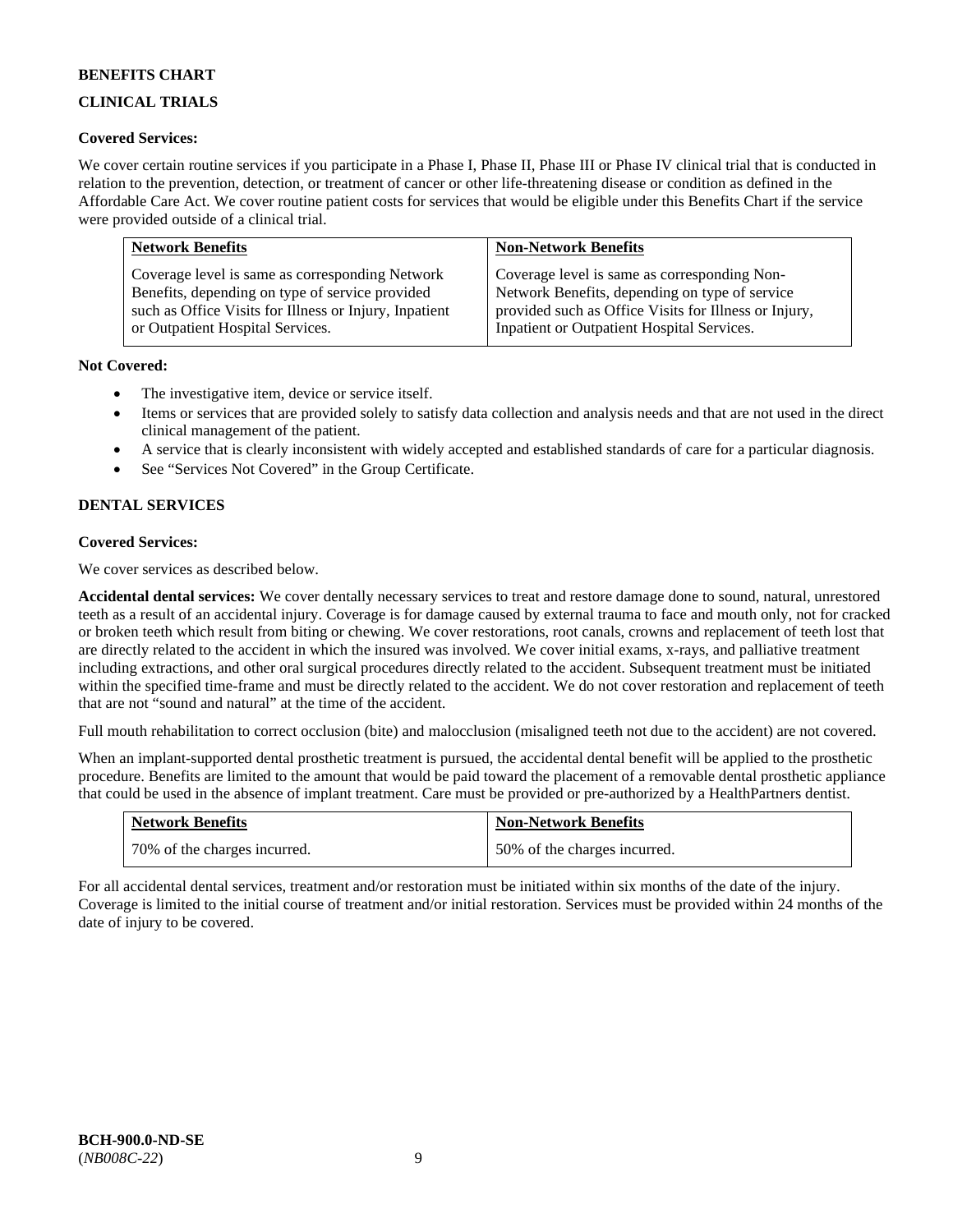### **Medical referral dental services**

**Medically necessary outpatient dental services:** We cover medically necessary outpatient dental services. Coverage is limited to dental services required for treatment of an underlying medical condition, e.g., removal of teeth to complete radiation treatment for cancer of the jaw, cysts and lesions.

| <b>Network Benefits</b>                                                                                     | <b>Non-Network Benefits</b>  |
|-------------------------------------------------------------------------------------------------------------|------------------------------|
| 100% of the charges incurred, subject to your<br>copayment of \$90 per visit.<br>Deductible does not apply. | 50% of the charges incurred. |

**Medically necessary hospitalization and anesthesia for dental care:** We cover medically necessary hospitalization and anesthesia for dental care. This is limited to charges incurred by an insured who: (1) is a child under age 9; (2) is severely disabled; or (3) has a medical condition, and requires hospitalization or general anesthesia for dental care treatment. The requirement of a hospital setting must be due to an insured's underlying medical condition. Coverage is limited to facility and anesthesia charges. Anesthesia is covered in a hospital or a dental office. Oral surgeon/dentist professional fees are not covered. The following are examples, though not all-inclusive, of medical conditions which may require hospitalization for dental services: severe asthma, severe airway obstruction or hemophilia. Hospitalization required due to the behavior of the insured or due to the extent of the dental procedure is not covered.

| <b>Network Benefits</b>      | <b>Non-Network Benefits</b>  |
|------------------------------|------------------------------|
| 70% of the charges incurred. | 50% of the charges incurred. |

**Medical complications of dental care:** We cover medical complications of dental care. Treatment must be medically necessary care and related to medical complications of non-covered dental care, including complications of the head, neck, or substructures.

| <b>Network Benefits</b>                                                                                     | <b>Non-Network Benefits</b>  |
|-------------------------------------------------------------------------------------------------------------|------------------------------|
| 100% of the charges incurred, subject to your<br>copayment of \$90 per visit.<br>Deductible does not apply. | 50% of the charges incurred. |

**Oral surgery:** We cover oral surgery. Coverage is limited to treatment of medical conditions requiring oral surgery, such as treatment of oral neoplasm, non-dental cysts, fracture of the jaws, trauma of the mouth and jaws, and any other oral surgery procedures provided as medically necessary dental services.

| <b>Network Benefits</b>                                                                                     | <b>Non-Network Benefits</b>  |
|-------------------------------------------------------------------------------------------------------------|------------------------------|
| 100% of the charges incurred, subject to your<br>copayment of \$90 per visit.<br>Deductible does not apply. | 50% of the charges incurred. |

**Treatment of cleft lip and cleft palate of a dependent child:** We cover treatment of cleft lip and cleft palate of a dependent child, to the limiting age in the definition of an "Eligible Dependent", including orthodontic treatment and oral surgery directly related to the cleft. Benefits for individuals age 26 up to the limiting age for coverage of the dependent are limited to inpatient or outpatient expenses arising from medical and dental treatment that was scheduled or initiated prior to the dependent turning age 19. Dental services which are not required for the treatment of cleft lip or cleft palate are not covered. If a dependent child covered under the Certificate is also covered under a dental plan which includes orthodontic services, that dental plan shall be considered primary for the necessary orthodontic services. Oral appliances are subject to the same copayment, conditions and limitations as durable medical equipment.

| <b>Network Benefits</b>                                                                                     | <b>Non-Network Benefits</b>  |
|-------------------------------------------------------------------------------------------------------------|------------------------------|
| 100% of the charges incurred, subject to your<br>copayment of \$90 per visit.<br>Deductible does not apply. | 50% of the charges incurred. |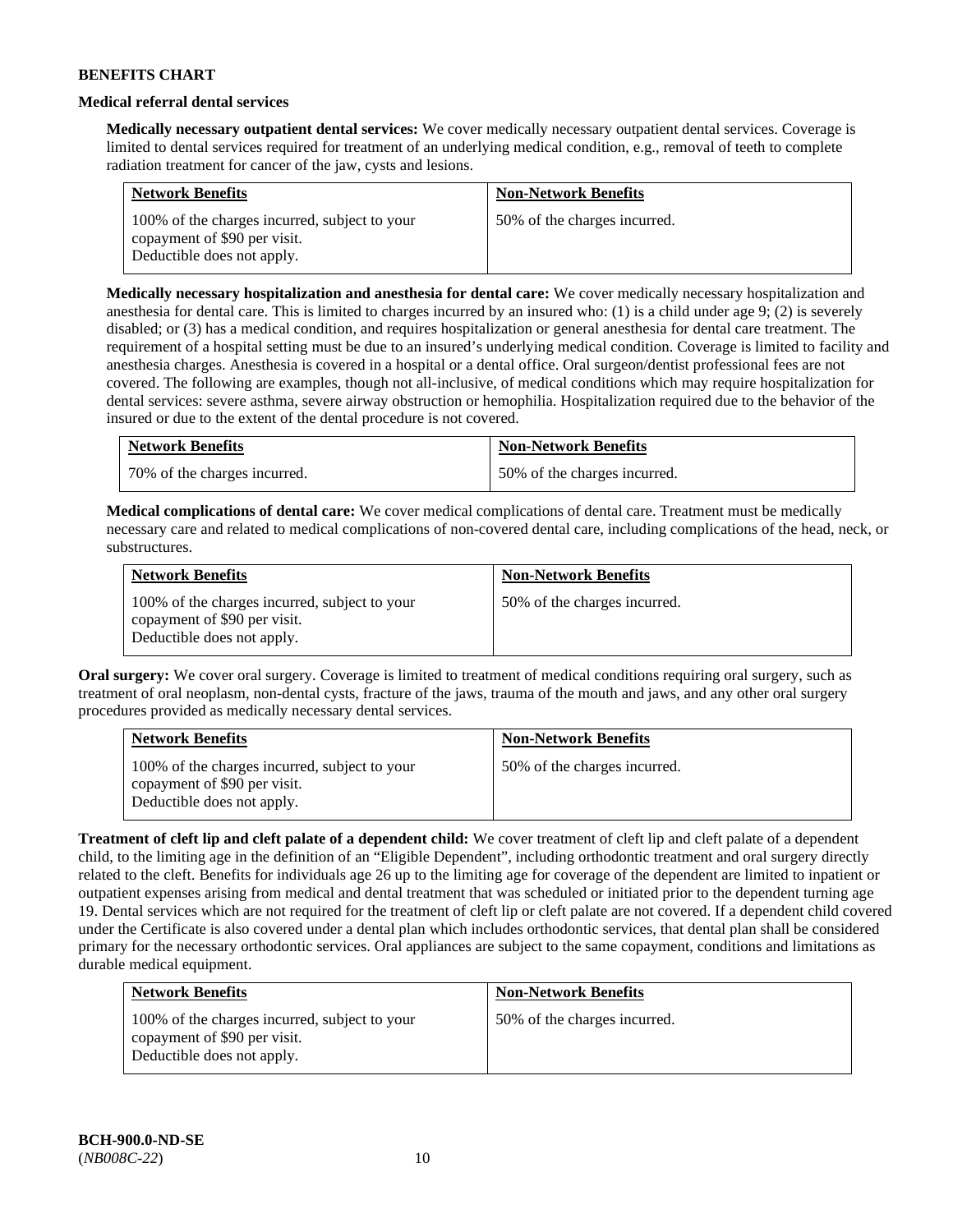**Treatment of temporomandibular disorder (TMD) and craniomandibular disorder (CMD):** We cover surgical and nonsurgical treatment of temporomandibular disorder (TMD) and craniomandibular disorder (CMD), which is medically necessary care. Dental services which are not required to directly treat TMD or CMD are not covered.

| <b>Network Benefits</b>                                                                                     | <b>Non-Network Benefits</b>  |
|-------------------------------------------------------------------------------------------------------------|------------------------------|
| 100% of the charges incurred, subject to your<br>copayment of \$90 per visit.<br>Deductible does not apply. | 50% of the charges incurred. |

# **Not Covered:**

- Dental treatment, procedures or services not listed in this Benefits Chart.
- Accident related dental services if treatment is (1) provided to teeth which are not sound and natural, (2) to teeth which have been restored, (3) initiated beyond six months from the date of the injury, (4) received beyond the initial treatment or restoration or (5) received beyond 24 months from the date of injury.
- Oral surgery to remove wisdom teeth, except as stated in the Pediatric Dental Amendment.
- Orthognathic treatment or procedures and all related services.
- See "Services Not Covered" in the Group Certificate.

# **DIABETES AND HYPERTENSION DISEASE MANAGEMENT PROGRAM**

### **Covered Services:**

If you meet criteria for coverage, you may qualify for the Diabetes and/or Hypertension Disease Management Program.

The program covers group health coaching which focuses on weight loss, exercise, behavior modification and health education through Omada Health.

| <b>Network Benefits</b>                                     | <b>Non-Network Benefits</b> |
|-------------------------------------------------------------|-----------------------------|
| 100% of the charges incurred.<br>Deductible does not apply. | Not applicable.             |

### **Not Covered:**

See "Services Not Covered" in the Group Certificate.

# **DIABETIC EQUIPMENT AND SUPPLIES**

### **Covered Services:**

We cover physician prescribed medically appropriate and necessary drugs and supplies used in the management and treatment of diabetes for insureds with gestational, Type I or Type II diabetes including durable diabetic equipment and disposable supplies, as described below.

Certain items are only covered if your condition meets our coverage criteria and obtained through an authorized vendor. For more information on what we cover and any prior authorization requirements, call Member Services or log on to your "*my*HealthPartners" account at [healthpartners.com.](http://www.healthpartners.com/)

Insulin and medications for diabetes are covered as outpatient drugs under the "Prescription Drug Services" section.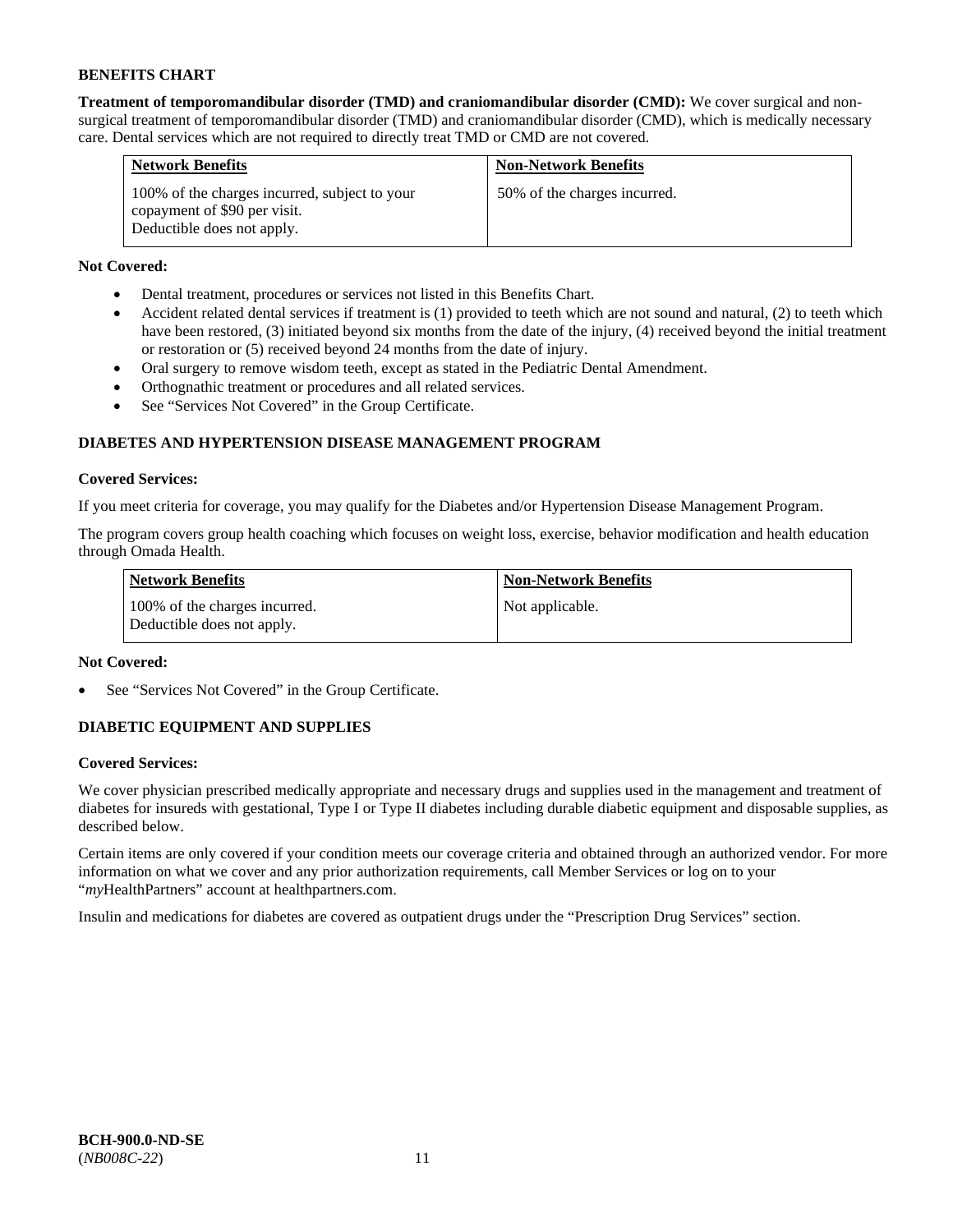**Pumps and pump supplies.** These include diabetic insulin pumps, diabetic infusion pumps and infusion pump supplies such as infusion sets, tubing, connectors and syringe reservoirs.

| <b>Network Benefits</b>                                    | <b>Non-Network Benefits</b>  |
|------------------------------------------------------------|------------------------------|
| Pumps received at a pharmacy:                              | 50% of the charges incurred. |
| 70% of the charges incurred.<br>Deductible does not apply. |                              |
| Pumps received from a non-pharmacy approved<br>vendor:     |                              |
| 70% of the charges incurred.                               |                              |

### **All other durable equipment and diabetic supplies**

Durable Diabetic Equipment and Supplies. These include continuous glucose monitoring system (CGMS), transmitter, sensors and receivers, diabetic blood glucose monitors and control/calibrating solutions (for checking accuracy or testing equipment and test strips).

Disposable Diabetic Supplies. These are one-time use supplies, including syringes, lancets, lancet devices, blood and urine ketone test strips, and needles.

Certain diabetic supplies and equipment must be purchased at a pharmacy.

| <b>Network Benefits</b>                                              | <b>Non-Network Benefits</b>  |
|----------------------------------------------------------------------|------------------------------|
| If received through a pharmacy:                                      | 50% of the charges incurred. |
| 70% of the charges incurred.<br>Deductible does not apply.           |                              |
| If received through a non-pharmacy provider:                         |                              |
| 70% of the charges incurred if purchased from an<br>approved vendor. |                              |

## **Limitations:**

- No more than a 93-day supply of diabetic supplies is covered and dispensed at a time.
- We require that certain diabetic supplies and equipment be purchased at a pharmacy.
- Diabetic supplies and equipment are limited to certain models and brands.
- Durable medical equipment and supplies must be obtained from or repaired by approved vendors.
- Covered services and supplies are based on established medical policies which are subject to periodic review and modification by the medical directors. Our coverage policy for diabetic supplies includes information on our required models and brands. These medical policies (medical coverage criteria) are available by calling Member Services, or logging on to your "myHealthPartners" account a[t healthpartners.com.](http://www.healthpartners.com/)

### **Not Covered:**

- Replacement or repair of any covered items, if the items are (i) damaged or destroyed by misuse, abuse or carelessness, (ii)
- lost; or (iii) stolen.
- Duplicate or similar items.
- Labor and related charges for repair of any covered items which are more than the cost of replacement by an approved
- vendor.
- Batteries for monitors and equipment.
- Sales tax, mailing, delivery charges, service call charges.
- See "Services Not Covered" in the Group Certificate.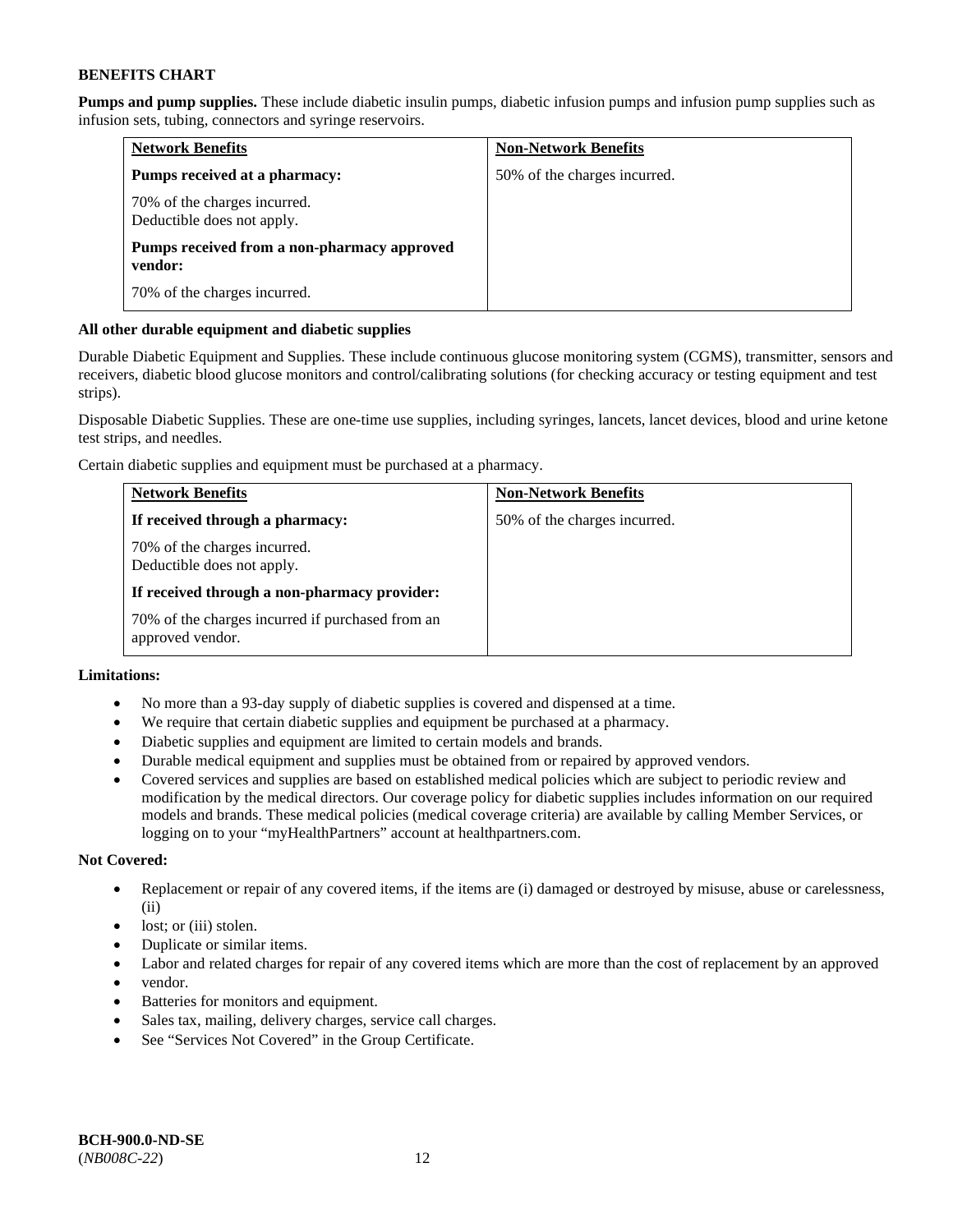# **DIAGNOSTIC IMAGING SERVICES**

### **Covered Services:**

We cover diagnostic imaging, when ordered by a provider and provided in a clinic or outpatient hospital facility (to see the benefit level for inpatient hospital or skilled nursing facility services, see benefits under "Inpatient Hospital and Skilled Nursing Facility Services").

### **Outpatient magnetic resonance imaging (MRI) and computed tomography (CT)**

| <b>Network Benefits</b>      | <b>Non-Network Benefits</b>  |
|------------------------------|------------------------------|
| 70% of the charges incurred. | 50% of the charges incurred. |

### **All other outpatient diagnostic imaging services**

#### **Services for illness or injury**

| <b>Network Benefits</b>      | <b>Non-Network Benefits</b>  |
|------------------------------|------------------------------|
| 70% of the charges incurred. | 50% of the charges incurred. |

#### **Preventive services (MRI/CT procedures are not considered preventive)**

Diagnostic imaging services associated with preventive services are covered at the benefit level shown in the "Preventive Services" section of this Benefits Chart.

#### **Not Covered:**

See "Services Not Covered" in the Group Certificate.

# **DURABLE MEDICAL EQUIPMENT, PROSTHETICS, ORTHOTICS AND SUPPLIES**

#### **Covered Services:**

We cover equipment, supplies and services, as described below. Certain items are only covered if your condition meets our coverage criteria. For more information on what we cover and any prior authorization requirements, call Member Services or log on to your "*my*HealthPartners" account at [healthpartners.com.](http://www.healthpartners.com/)

- Durable medical equipment, such as wheelchairs, ventilators, oxygen, oxygen equipment, continuous positive airway pressure (CPAP) devices, hospital beds, and related services.
- Prosthetics, including breast prostheses, artificial limbs and artificial eyes, and related supplies.
- Orthotics.
- Medical supplies, including splints, surgical stockings, casts and dressings.
- Enteral feedings.
- Special dietary treatment for Phenylketonuria (PKU) and oral amino acid based elemental formula if it meets our medical coverage criteria.

Diabetic equipment and supplies are covered under the "Diabetic Equipment and Supplies" section.

# **Special dietary treatment for Phenylketonuria (PKU) if it meets our medical coverage criteria**

| <b>Network Benefits</b>                                    | <b>Non-Network Benefits</b>  |
|------------------------------------------------------------|------------------------------|
| 70% of the charges incurred.<br>Deductible does not apply. | 50% of the charges incurred. |

# **Oral amino acid based elemental formula if it meets our medical coverage criteria**

| <b>Network Benefits</b>      | <b>Non-Network Benefits</b>  |
|------------------------------|------------------------------|
| 70% of the charges incurred. | 50% of the charges incurred. |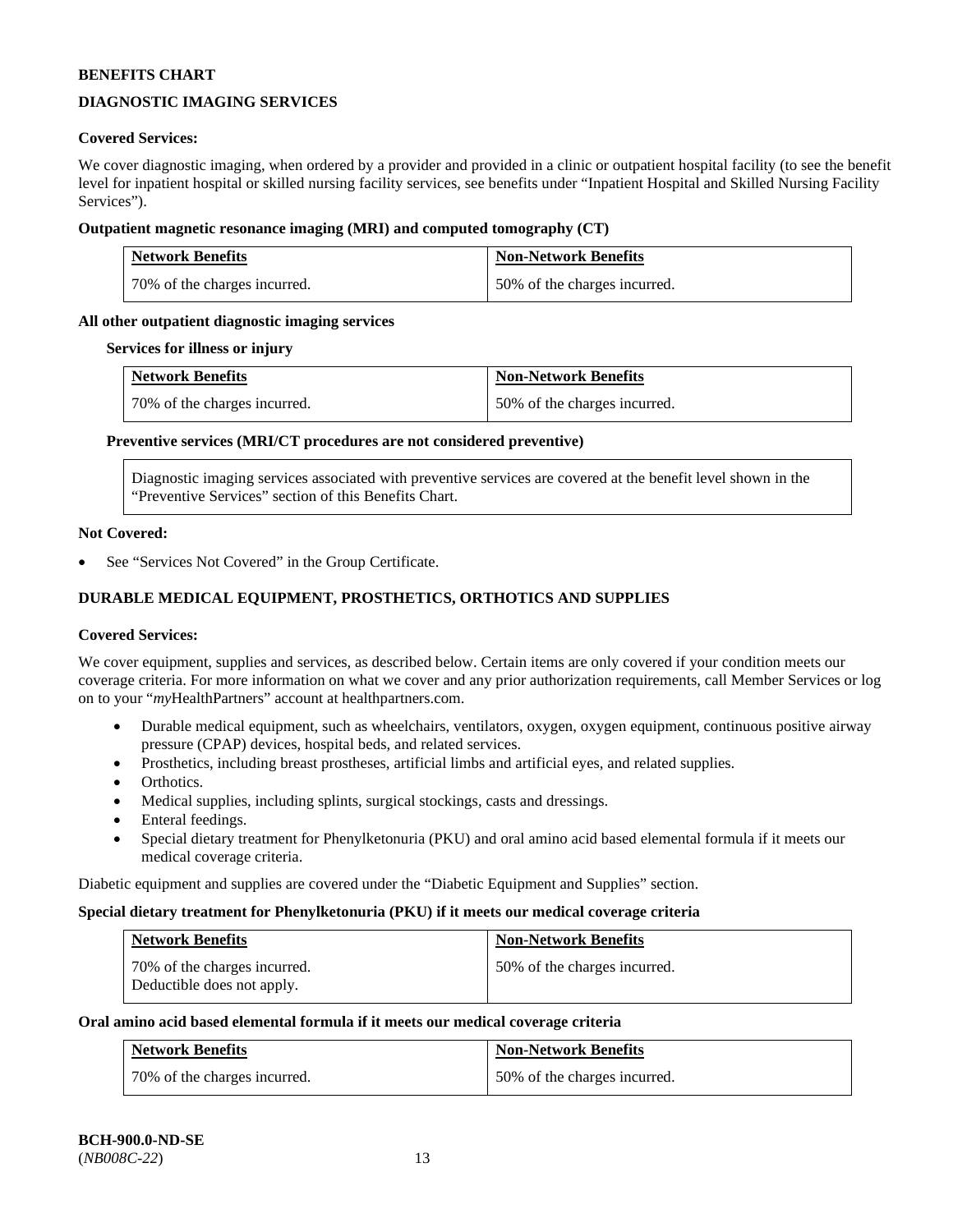### **All other durable medical equipment, prosthetics, orthotics and supplies**

| <b>Network Benefits</b>      | <b>Non-Network Benefits</b>  |
|------------------------------|------------------------------|
| 70% of the charges incurred. | 50% of the charges incurred. |

#### **Limitations:**

Coverage of durable medical equipment is limited by the following:

- Payment will not exceed the cost of an alternate piece of equipment or service that is effective and medically necessary.
- For prosthetic benefits, other than hair prostheses (i.e., wigs) for hair loss resulting from alopecia areata and oral appliances for cleft lip and cleft palate, payment will not exceed the cost of an alternate piece of equipment or service that is effective, medically necessary and enables insureds to conduct standard activities of daily living.
- We reserve the right to determine if an item will be approved for rental vs. purchase.
- Durable medical equipment and supplies must be obtained from or repaired by approved vendors.
- Covered services and supplies are based on established medical policies which are subject to periodic review and modification by the medical or dental directors. Our coverage policy for diabetic supplies includes information on our required models and brands. These medical policies (medical coverage criteria) are available by calling Member Services, or logging on to your "*my*HealthPartners" account at [healthpartners.com.](http://www.healthpartners.com/)

#### **Not Covered:**

Items which are not eligible for coverage include, but are not limited to:

- Replacement or repair of any covered items, if the items are (i) damaged or destroyed by misuse, abuse or carelessness, (ii) lost; or (iii) stolen.
- Duplicate or similar items.
- Labor and related charges for repair of any covered items which are more than the cost of replacement by an approved vendor.
- Sales tax, mailing, delivery charges, service call charges.
- Items which are primarily educational in nature or for hygiene, vocation, comfort, convenience or recreation.
- Communication aids or devices: equipment to create, replace or augment communication abilities including, but not limited to, speech processors, receivers, communication boards, or computer or electronic assisted communication.
- Hearing aids (implantable and external, including osseointegrated or bone anchored) and their fitting, except as specifically described in this Benefits Chart. This exclusion does not apply to cochlear implants.
- Eyeglasses, contact lenses and their fitting, measurement and adjustment, except as specifically described in this Benefits Chart.
- Hair prostheses (wigs).
- Household equipment which primarily has customary uses other than medical, such as, but not limited to, exercise cycles, air purifiers, central or unit air conditioners, water purifiers, non-allergenic pillows, mattresses or waterbeds.
- Household fixtures including, but not limited to, escalators or elevators, ramps, swimming pools and saunas.
- Modifications to the structure of the home including, but not limited to, its wiring, plumbing or charges for installation of equipment.
- Vehicle, car or van modifications including, but not limited to, hand brakes, hydraulic lifts and car carrier.
- Rental equipment while owned equipment is being repaired by non-contracted vendors, beyond one month rental of medically necessary equipment.
- Other equipment and supplies, including but not limited to assistive devices, that we determine are not eligible for coverage.
- See "Services Not Covered" in the Group Certificate.

### **EMERGENCY AND URGENTLY NEEDED CARE SERVICES**

#### **Covered Services:**

We cover services for emergency care and urgently needed care if the services are otherwise eligible for coverage under this Benefits Chart.

**Urgently needed care.** These are services to treat an unforeseen illness or injury, which are required in order to prevent a serious deterioration in your health, and which cannot be delayed until the next available clinic or office hours.

**BCH-900.0-ND-SE** (*NB008C-22*) 14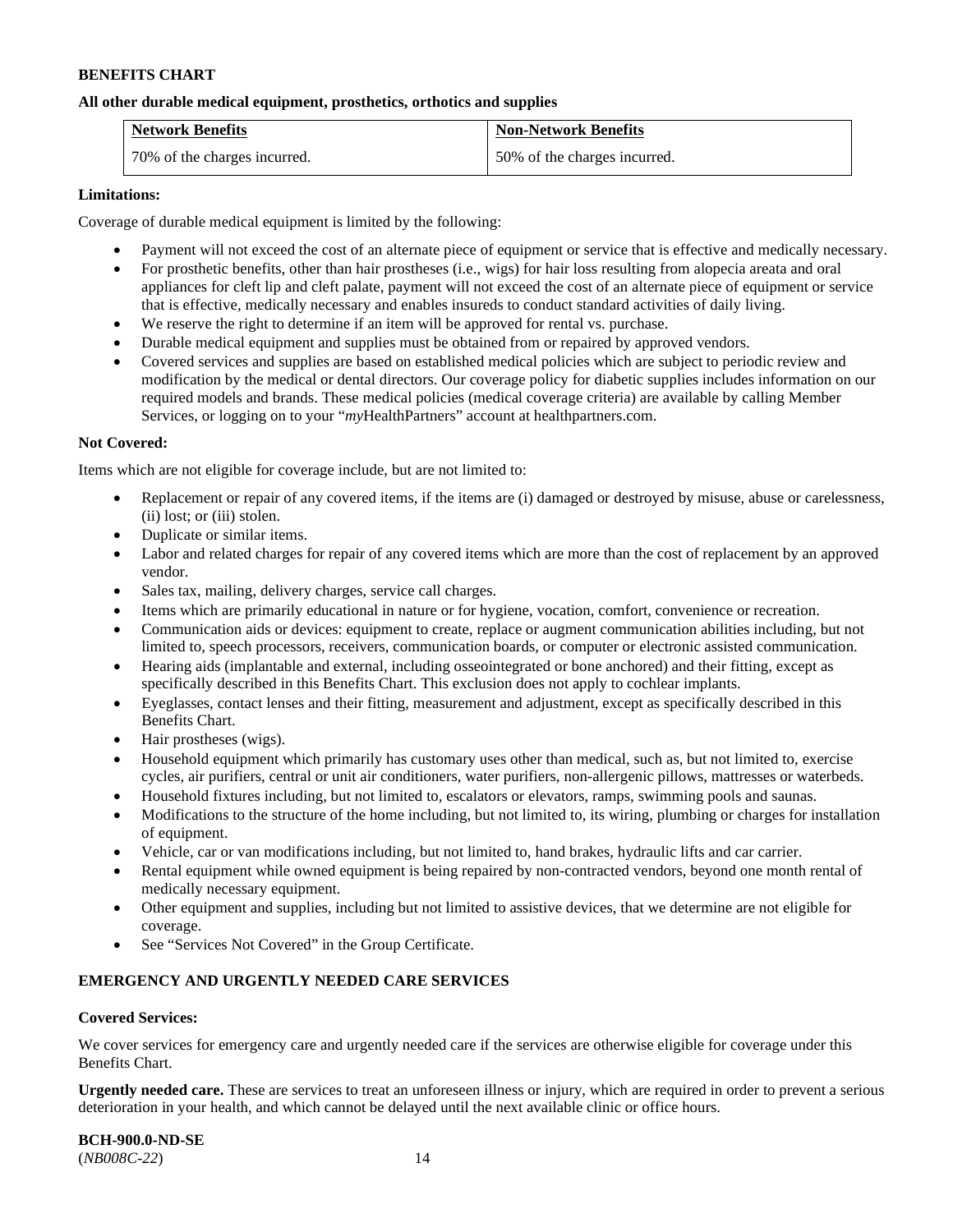#### **Urgently needed care at clinics**

| <b>Network Benefits</b>                                                                                     | <b>Non-Network Benefits</b> |
|-------------------------------------------------------------------------------------------------------------|-----------------------------|
| 100% of the charges incurred, subject to your<br>copayment of \$90 per visit.<br>Deductible does not apply. | See Network Benefits.       |

**Emergency Care.** These are services to treat: (1) the sudden, unexpected onset of illness or injury which, if left untreated or unattended until the next available clinic or office hours, would result in hospitalization, or (2) a condition requiring professional health services immediately necessary to preserve life or stabilize health. Emergency care includes emergency services as defined in Division BB, Title I, Section 102 of the Consolidated Appropriations Act of 2021. Emergency care also includes an immediate response service available on a 24-hour, seven-day-a-week basis for each child, or person, having a psychiatric crisis, a mental health crisis, or a mental health emergency.

When reviewing claims for coverage of emergency services, our medical director will take into consideration (1) a reasonable layperson's belief that the circumstances required immediate medical care that could not wait until the next working day or next available clinic appointment; (2) the time of day and day of the week the care was provided; (3) the presenting symptoms including but not limited to severe pain, to ensure that the decision to reimburse the emergency care is not made solely on the basis of the actual diagnosis.

#### **Emergency care in a hospital emergency room, including professional services of a physician**

| <b>Network Benefits</b>        | <b>Non-Network Benefits</b> |
|--------------------------------|-----------------------------|
| 1 70% of the charges incurred. | See Network Benefits.       |

#### **Inpatient emergency care in a hospital including post-stabilization services as required under the federal No Surprises Act and its implementing regulations**

| <b>Network Benefits</b>      | <b>Non-Network Benefits</b> |
|------------------------------|-----------------------------|
| 70% of the charges incurred. | See Network Benefits.       |

#### **Not Covered:**

• See "Services Not Covered" in the Group Certificate.

### **GENE THERAPY**

### **Covered Services:**

We cover gene therapy treatment that meets our current medical coverage criteria.

| <b>Network Benefits</b>                                                                                                                                                                          | <b>Non-Network Benefits</b> |
|--------------------------------------------------------------------------------------------------------------------------------------------------------------------------------------------------|-----------------------------|
| Coverage level is same as corresponding Network<br>Benefits, depending on type of service provided<br>such as Office Visits for Illness or Injury, Inpatient<br>or Outpatient Hospital Services. | No coverage.                |

#### **Limitations:**

- Gene therapy must be provided by a designated provider.
- Specific types of gene therapy are limited to therapies and conditions specified in our medical coverage criteria.

#### **Not Covered:**

See "Services Not Covered" in the Group Certificate.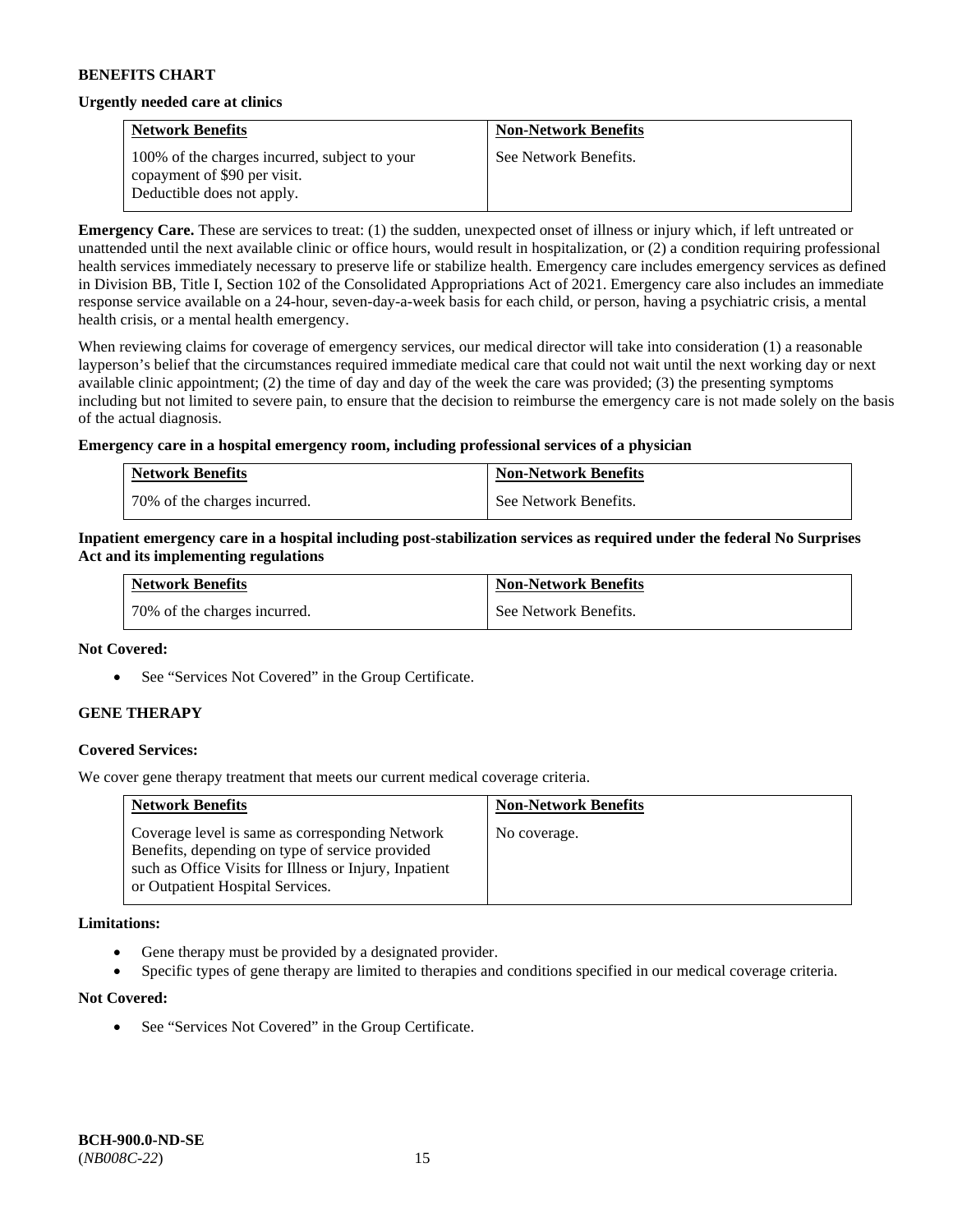# **HEALTH EDUCATION**

# **Covered Services:**

We cover education for preventive services and education for the management of chronic health problems (such as diabetes). Coverage includes medical nutrition therapy, that is provided by a certified, registered, or licensed health care professional working in a program consistent with the national standards of diabetes self-management education as established by the American Diabetes Association.

| <b>Network Benefits</b>                                     | <b>Non-Network Benefits</b>  |
|-------------------------------------------------------------|------------------------------|
| 100% of the charges incurred.<br>Deductible does not apply. | 50% of the charges incurred. |

#### **Not Covered:**

• See "Services Not Covered" in the Group Certificate.

### **HOME HEALTH SERVICES**

### **Covered Services:**

We cover skilled nursing services, physical therapy, occupational therapy, speech therapy, respiratory therapy and other therapeutic services, non-routine prenatal and postnatal services, routine postnatal well child visits (as described in the Medical Coverage Criteria), phototherapy services for newborns, home health aide services and other eligible home health services when provided in your home, if you are homebound (i.e., unable to leave home without considerable effort due to a medical condition. Lack of transportation does not constitute homebound status). For phototherapy services for newborns and high risk prenatal services, supplies and equipment are included.

We cover total parenteral nutrition/intravenous ("TPN/IV") therapy, equipment, supplies and drugs in connection with IV therapy. IV line care kits are covered under Durable Medical Equipment.

You do not need to be homebound to receive total parenteral nutrition/intravenous ("TPN/IV") therapy.

We cover palliative care benefits. Palliative care includes symptom management, education and establishing goals of care. We waive the requirement that you be homebound for a limited number of home visits for palliative care (as shown in this Benefits Chart), if you have a life-threatening, non-curable condition which has a prognosis of survival of two years or less. Additional palliative care visits are eligible under the home health services benefit if you are homebound and meet all other requirements defined in this section.

Home health services are eligible and covered only when:

- medically necessary; and
- provided as rehabilitative care, terminal care or maternity care; and
- ordered by a physician, and included in the written home care plan.

**Physical therapy, occupational therapy, speech therapy, respiratory therapy, home health aide services and palliative care**

#### **Primary Care Providers**

| <b>Network Benefits</b>                                                                                     | <b>Non-Network Benefits</b>  |
|-------------------------------------------------------------------------------------------------------------|------------------------------|
| 100% of the charges incurred, subject to your<br>copayment of \$45 per visit.<br>Deductible does not apply. | 50% of the charges incurred. |

#### **Specialty Care Providers**

| <b>Network Benefits</b>                                                                                     | <b>Non-Network Benefits</b>  |
|-------------------------------------------------------------------------------------------------------------|------------------------------|
| 100% of the charges incurred, subject to your<br>copayment of \$90 per visit.<br>Deductible does not apply. | 50% of the charges incurred. |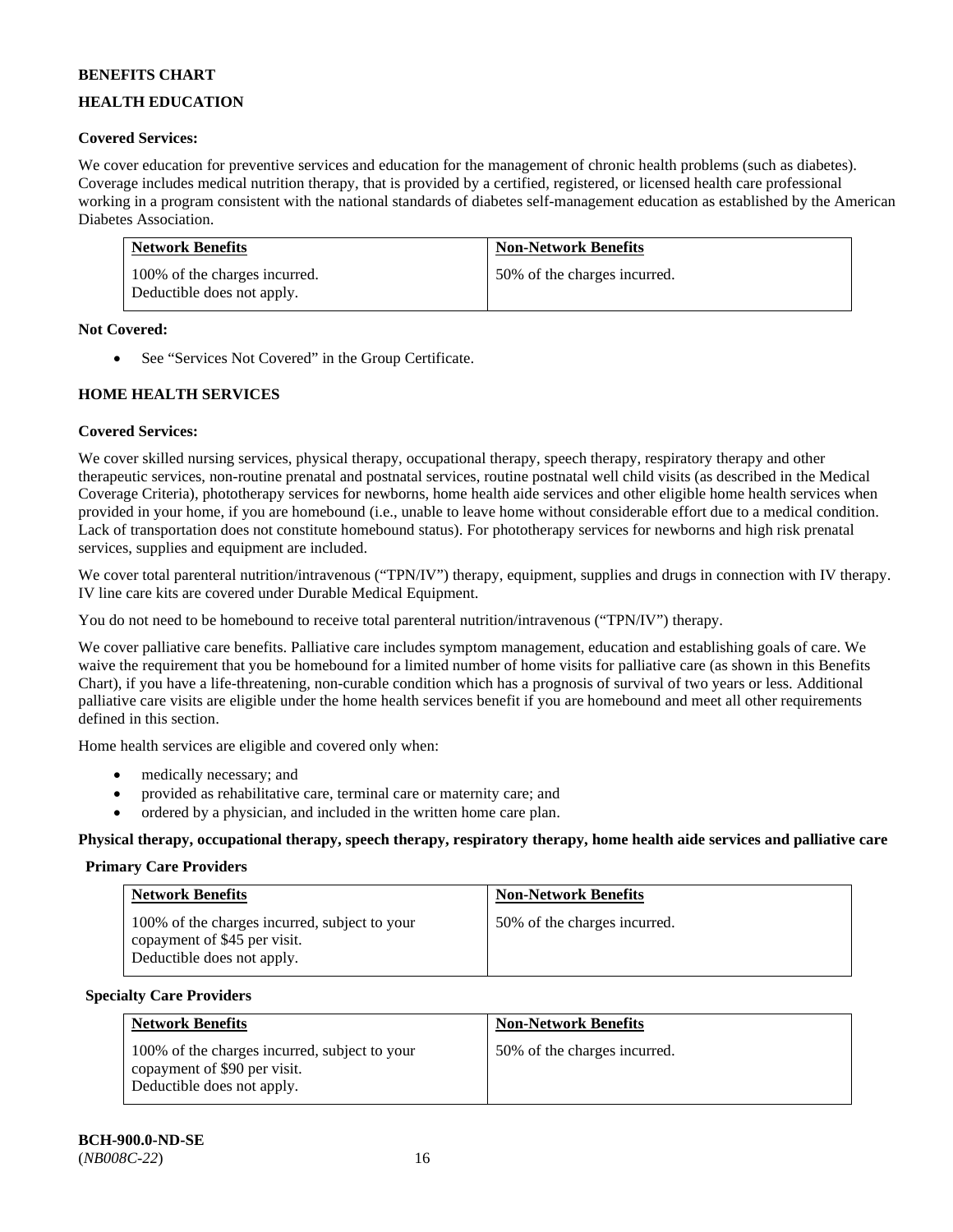#### **TPN/IV therapy, skilled nursing services, non-routine prenatal/postnatal services and phototherapy**

| <b>Network Benefits</b>                                     | <b>Non-Network Benefits</b>  |
|-------------------------------------------------------------|------------------------------|
| 100% of the charges incurred.<br>Deductible does not apply. | 50% of the charges incurred. |

Each 24-hour visit (or shifts of up to 24-hour visits) equals one visit and counts toward the Maximum visits for all other services shown below. Any visit that lasts less than 24 hours, regardless of the length of the visit, will count as one visit toward the Maximum visits for all other services shown below. All visits must be medically necessary and benefit eligible.

#### **Routine postnatal well child visits**

| <b>Network Benefits</b>                                     | <b>Non-Network Benefits</b>  |
|-------------------------------------------------------------|------------------------------|
| 100% of the charges incurred.<br>Deductible does not apply. | 50% of the charges incurred. |

#### **Maximum visits for palliative care**

If you are eligible to receive palliative care in the home and you are not homebound, there is a maximum of 12 visits per calendar year.

#### **Maximum visits for all other services**

All other home health services are limited to 40 visits per calendar year. The routine postnatal well child visit does not count toward the visit limit.

#### **Limitations:**

- Home health services are not provided as a substitute for a primary caregiver in the home or as relief (respite) for a primary caregiver in the home. We will not reimburse family members or residents in your home for the above services.
- A service shall not be considered a skilled nursing service merely because it is performed by, or under the direct supervision of, a licensed nurse. Where a service (such as tracheotomy suctioning or ventilator monitoring) or like services, can be safely and effectively performed by a non-medical person (or self-administered), without the direct supervision of a licensed nurse, the service shall not be regarded as a skilled nursing service, whether or not a skilled nurse actually provides the service. The unavailability of a competent person to provide a non-skilled service shall not make it a skilled service when a skilled nurse provides it. Only the skilled nursing component of so-called "blended" services (i.e. services which include skilled and non-skilled components) are covered under this Benefits Chart.

#### **Not Covered:**

- Financial or legal counseling services.
- Housekeeping or meal services in your home.
- Private duty nursing services.
- Vocational rehabilitation and recreational or educational therapy. Recreation therapy is therapy provided solely for the purpose of recreation, including but not limited to: (a) requests for physical therapy or occupational therapy to improve athletic ability, and (b) braces or guards to prevent sports injuries.
- See "Services Not Covered" in the Group Certificate.

### **HOME HOSPICE SERVICES**

#### **Applicable Definitions:**

**Part-time.** This is up to two hours of service per day, more than two hours is considered continuous care.

**Continuous Care.** This is from two to twelve hours of service per day provided by a registered nurse, licensed practical nurse, or home health aide, during a period of crisis in order to maintain a terminally ill patient at home.

**Appropriate Facility.** This is a nursing home, hospice residence, or other inpatient facility.

| <b>BCH-900.0-ND-SE</b> |  |
|------------------------|--|
| $(NB008C-22)$          |  |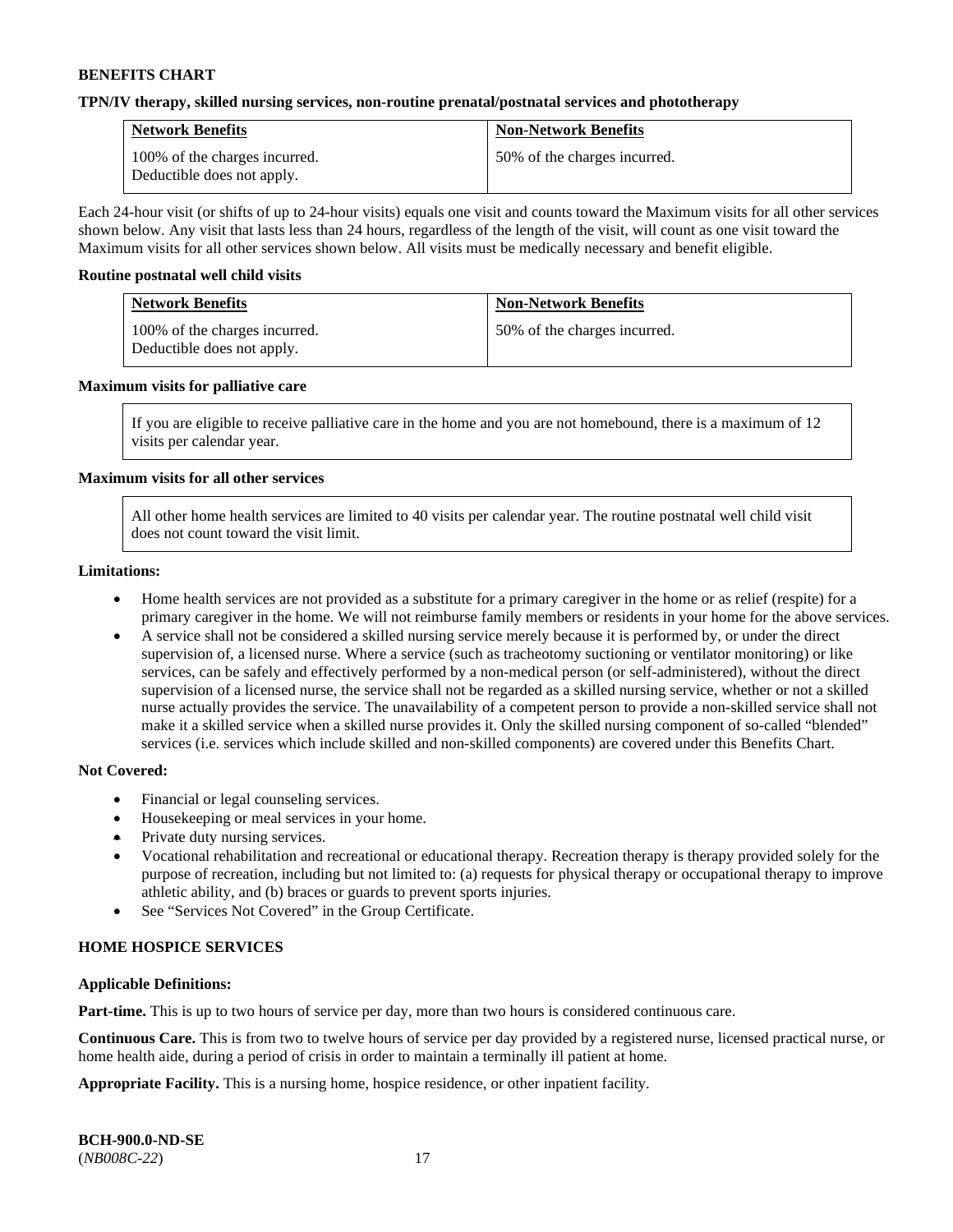**Custodial Care Related to Hospice Services.** This means providing assistance in the activities of daily living and the care needed by a terminally ill patient which can be provided by primary caregiver (i.e., family member or friend) who is responsible for the patient's home care.

### **Covered Services:**

**Home Hospice Program.** We cover the services described below if you are terminally ill and accepted as a home hospice program participant. You must meet the eligibility requirements of the program, and elect to receive services through the home hospice program. The services will be provided in your home, with inpatient care available when medically necessary as described below. If you elect to receive hospice services, you do so in lieu of curative treatment for your terminal illness for the period you are enrolled in the home hospice program.

**Eligibility:** In order to be eligible to be enrolled in the home hospice program, you must: (1) be a terminally ill patient (prognosis of six months or less); (2) have chosen a palliative treatment focus (i.e., emphasizing comfort and supportive services rather than treatment attempting to cure the disease or condition); and (3) continue to meet the terminally ill prognosis as reviewed by our medical director or his or her designee over the course of care. You may withdraw from the home hospice program at any time.

**Eligible Services:** Hospice services include the following services provided in accordance with an approved hospice treatment plan.

- Home Health Services:
	- o Part-time care provided in your home by an interdisciplinary hospice team (which may include a physician, nurse, social worker, and spiritual counselor) and medically necessary home health services are covered.
	- o One or more periods of continuous care in your home or in a setting which provides day care for pain or symptom management, when medically necessary, will be covered.
	- Inpatient Services: We cover medically necessary inpatient services.
- Other Services:
	- o Respite care is covered for care in your home or in an appropriate facility, to give your primary caregivers (i.e., family members or friends) rest and/or relief when necessary in order to maintain a terminally ill patient at home.
	- o Medically necessary medications for pain and symptom management.
	- o Semi-electric hospital beds and other durable medical equipment are covered.
	- o Emergency and non-emergency care is covered.

| <b>Network Benefits</b>                                     | <b>Non-Network Benefits</b>  |
|-------------------------------------------------------------|------------------------------|
| 100% of the charges incurred.<br>Deductible does not apply. | 50% of the charges incurred. |

Respite care is limited to five days per episode and respite care and continuous care combined are limited to 30 days.

### **Not Covered:**

- Financial or legal counseling services.
- Housekeeping or meal services in your home.
- Custodial or maintenance care related to hospice services, whether provided in the home or in a nursing home.
- Any service not specifically described as covered services under this home hospice services benefits.
- Any services provided by members of your family or residents in your home.
- See "Services Not Covered" in the Group Certificate.

### **HOSPITAL AND SKILLED NURSING FACILITY SERVICES**

#### **Covered Services:**

We cover services as described below.

### **Medical or surgical hospital services**

**Inpatient hospital services:** We cover the following medical or surgical services, for the treatment of acute illness or injury, which require the level of care only provided in an acute care facility. These services must be authorized by a physician.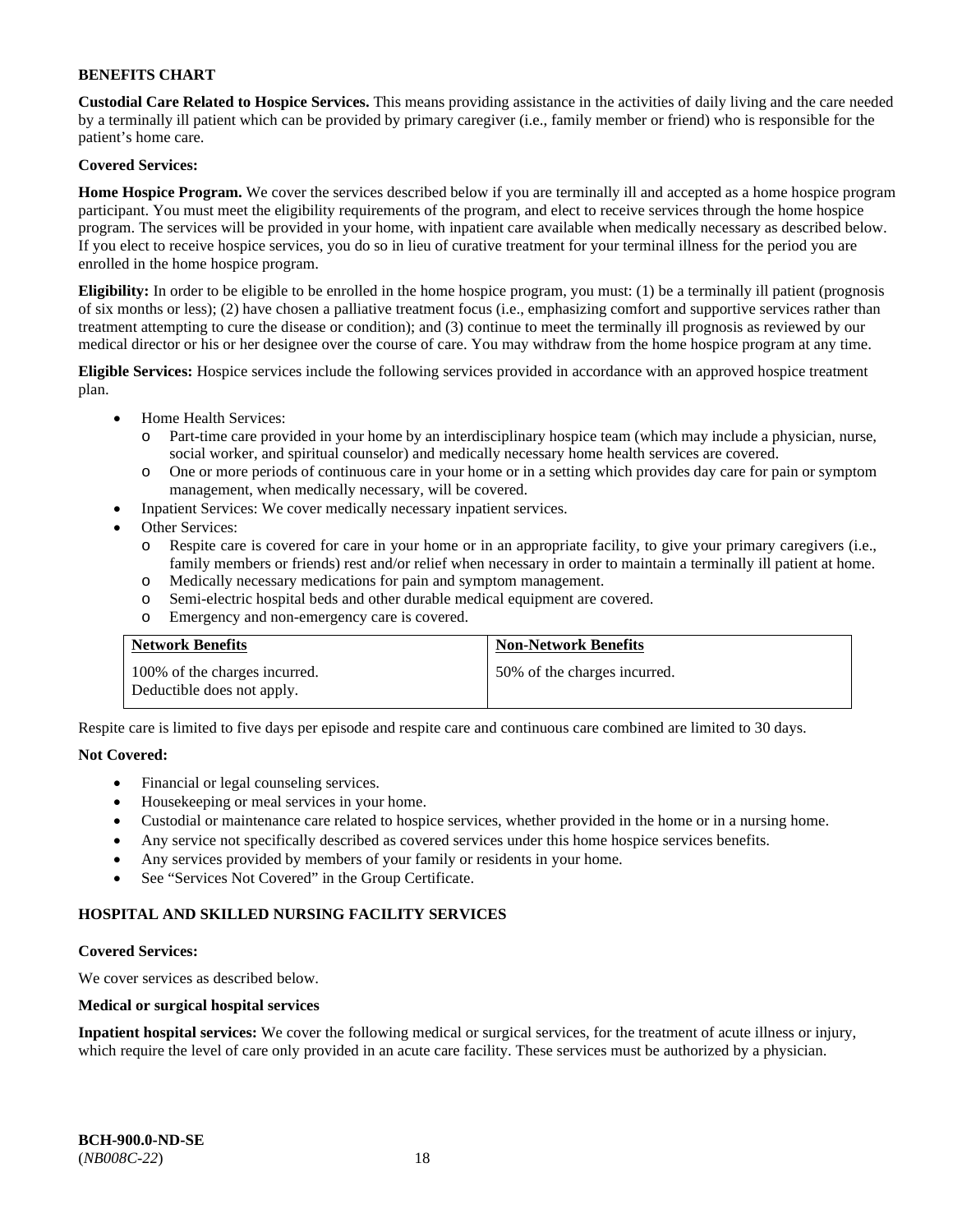Inpatient hospital services include: room and board; the use of operating or maternity delivery rooms; intensive care facilities; newborn nursery facilities; general nursing care, anesthesia, laboratory and diagnostic imaging services, reconstructive surgery, radiation therapy, physical therapy, prescription drugs or other medications administered during treatment, blood and blood products (unless replaced), and blood derivatives, and other diagnostic or treatment related hospital services; physician and other professional medical and surgical services provided while in the hospital, including gender confirmation surgery that meets medical coverage criteria.

Services for items for personal convenience, such as television rental, are not covered.

Group health plans and health insurance issuers generally may not, under Federal law, restrict benefits for any hospital length of stay in connection with childbirth for the mother of newborn child to less than 48 hours following a vaginal delivery, or less than 96 hours following a caesarean section. However, Federal law generally does not prohibit the mother's or newborn's attending provider, after consulting with the mother, from discharging the mother or her newborn earlier than 48 hours (or 96 hours as applicable). In any case plans and issuers may not, under Federal law, require that a provider obtain authorization from the plan or the insurance issuer for prescribing a length of stay not in excess of 48 hours (or 96 hours).

| <b>Network Benefits</b>      | <b>Non-Network Benefits</b>  |
|------------------------------|------------------------------|
| 70% of the charges incurred. | 50% of the charges incurred. |

Each insured's admission or confinement, including that of a newborn child, is separate and distinct from the admission or confinement of any other insured.

**Outpatient hospital, ambulatory care or surgical facility services:** We cover the following medical and surgical services, for diagnosis or treatment of illness or injury on an outpatient basis. These services must be authorized by a physician.

Outpatient services include: use of operating rooms, maternity delivery rooms or other outpatient departments, rooms or facilities; and the following outpatient services: general nursing care, anesthesia, laboratory and diagnostic imaging services, reconstructive surgery, radiation therapy, physical therapy, drugs administered during treatment, blood and blood products (unless replaced), and blood derivatives, and other diagnostic or treatment related outpatient services; physician and other professional medical and surgical services provided while an outpatient, including gender confirmation surgery that meets medical coverage criteria.

For Network Benefits, non-emergent, scheduled outpatient Magnetic Resonance Imaging (MRI) and Computed Tomography (CT) must be provided at a designated facility. Your physician or facility will obtain or verify prior authorization for these services, as needed.

| <b>Network Benefits</b>      | <b>Non-Network Benefits</b>  |
|------------------------------|------------------------------|
| 70% of the charges incurred. | 50% of the charges incurred. |

To see the benefit level for diagnostic imaging services, laboratory services and physical therapy, see the benefits under Diagnostic Imaging Services, Laboratory Services and Physical Therapy in this Benefits Chart.

**Skilled nursing facility care:** We cover room and board, daily skilled nursing and related ancillary services for post-acute treatment and rehabilitative care of illness or injury, that meets medical coverage criteria.

| <b>Network Benefits</b>                      | <b>Non-Network Benefits</b>                  |
|----------------------------------------------|----------------------------------------------|
| 70% of the charges incurred.                 | 50% of the charges incurred.                 |
| Limited to 30 day maximum per calendar year. | Limited to 30 day maximum per calendar year. |

Each day of services provided under the Network Benefits and Non-Network Benefits, combined, counts toward the maximums shown above.

### **Not Covered:**

- Services for items for personal convenience, such as television rental, are not covered.
- See "Services Not Covered" in the Group Certificate.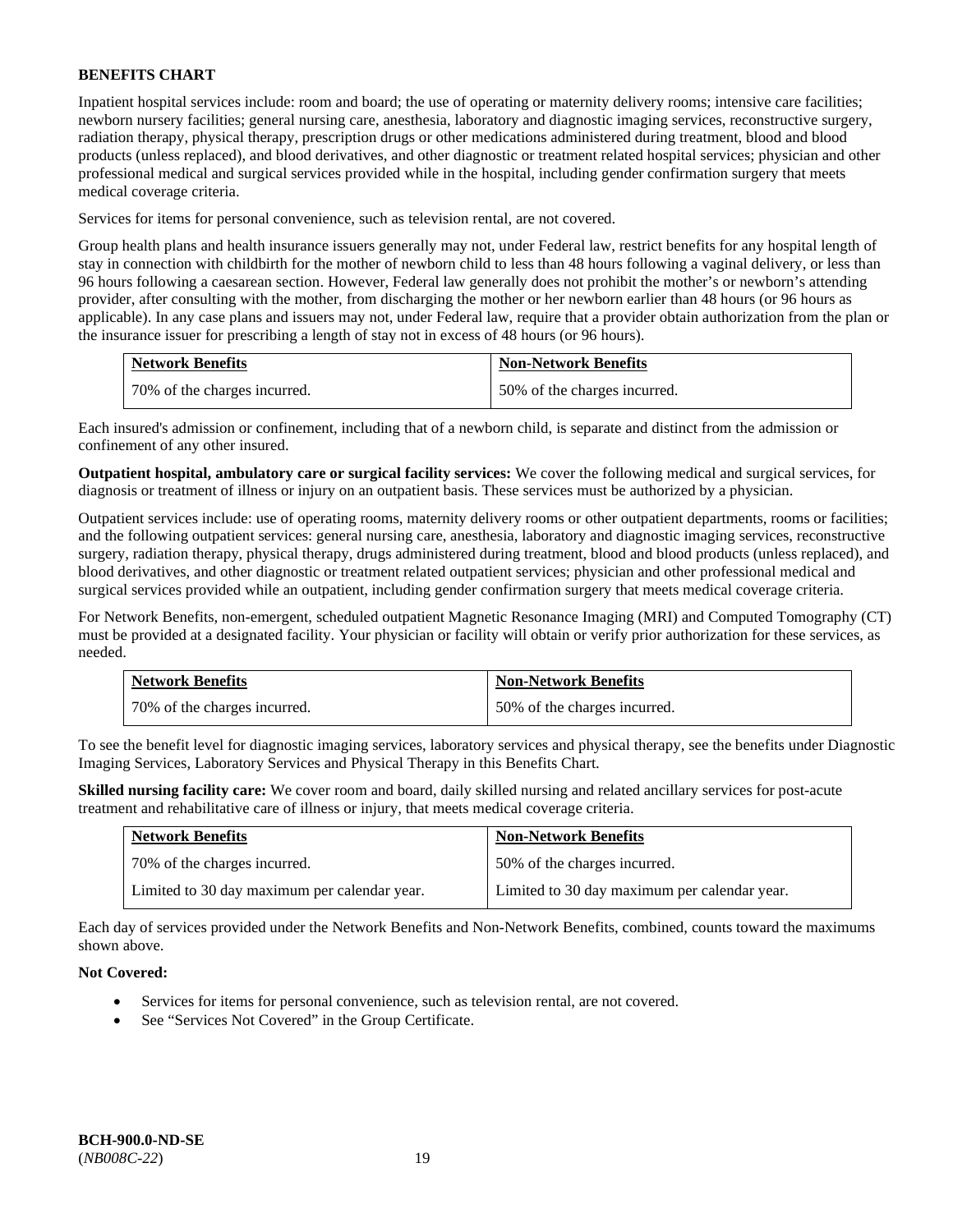# **INFERTILITY DIAGNOSIS**

### **Covered Services:**

We cover the diagnosis of infertility. These services include diagnostic procedures and tests provided in connection with an infertility evaluation, office visits and consultations to diagnose infertility.

| <b>Network Benefits</b>      | <b>Non-Network Benefits</b>  |
|------------------------------|------------------------------|
| 70% of the charges incurred. | 50% of the charges incurred. |
| Deductible does not apply.   |                              |

Coverage is limited to office visits and consultations to diagnose infertility. Treatment is not covered.

#### **Not Covered:**

- Infertility/fertility treatment, including but not limited to, office visits, laboratory services, diagnostic imaging services and fertility drugs, reversal of sterilization, and sperm, ova or embryo acquisition, retrieval or storage; however, we do cover office visits and consultations to diagnose infertility.
- Services related to the establishment of surrogate pregnancy and fees for a surrogate. However, pregnancy and maternity services are covered for an insured under this Benefits Chart, including a surrogate pregnancy.
- See "Services Not Covered" in the Group Certificate.

#### **LABORATORY SERVICES**

#### **Covered Services:**

We cover laboratory tests when ordered by a provider and provided in a clinic or outpatient hospital facility. To see the benefit level for inpatient hospital or skilled nursing facility services, see benefits under "Inpatient Hospital and Skilled Nursing Facility Services" in this Benefits Chart.

#### **Prostate-specific antigen (PSA) testing**

| <b>Network Benefits</b>                                     | <b>Non-Network Benefits</b>  |
|-------------------------------------------------------------|------------------------------|
| 100% of the charges incurred.<br>Deductible does not apply. | 50% of the charges incurred. |

#### **All other laboratory services**

#### **Services for illness or injury**

| <b>Network Benefits</b>                                     | <b>Non-Network Benefits</b>  |
|-------------------------------------------------------------|------------------------------|
| 100% of the charges incurred.<br>Deductible does not apply. | 50% of the charges incurred. |

#### **Preventive services**

Laboratory services associated with preventive services are covered at the benefit level shown in the "Preventive Services" section of this Benefits Chart.

#### **Not Covered:**

See "Services Not Covered" in the Group Certificate.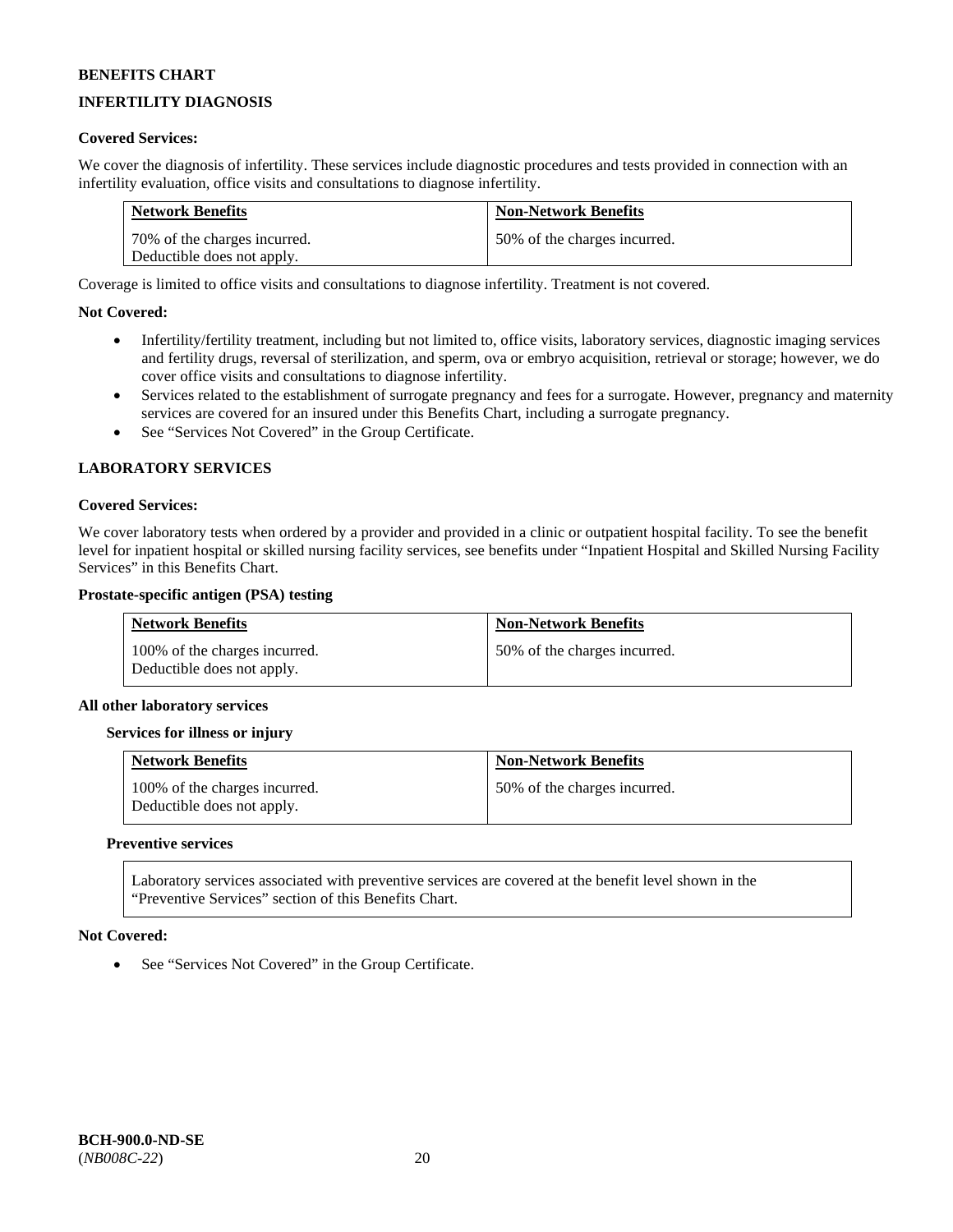# **MASTECTOMY RECONSTRUCTION BENEFIT**

### **Covered Services:**

We cover reconstruction of the breast on which the mastectomy has been performed; surgery and reconstruction of the other breast to produce symmetrical appearance, and prostheses and physical complications of all stages of mastectomy, including lymphedemas.

| <b>Network Benefits</b>                                | <b>Non-Network Benefits</b>                            |
|--------------------------------------------------------|--------------------------------------------------------|
| Coverage level is same as corresponding Network        | Coverage level is same as corresponding Non-           |
| Benefits, depending on type of service provided,       | Network Benefits, depending on type of service         |
| such as Office Visits for Illness or Injury, Inpatient | provided, such as Office Visits for Illness or Injury, |
| or Outpatient Hospital Services.                       | Inpatient or Outpatient Hospital Services.             |

#### **Not Covered:**

• See "Services Not Covered" in the Group Certificate.

# **MEDICATION THERAPY DISEASE MANAGEMENT PROGRAM**

#### **Covered Services:**

If you meet our criteria for coverage, you may qualify for our Medication Therapy Disease Management program.

The program covers consultations with a designated pharmacist.

Covered services are based on established medical policies, which are subject to periodic review and modification by the medical directors. These medical policies (medical coverage criteria) are available online by logging on to your "*my*HealthPartners" account a[t healthpartners.com](http://www.healthpartners.com/) or by calling Member Services.

| <b>Network Benefits</b>                                     | <b>Non-Network Benefits</b> |
|-------------------------------------------------------------|-----------------------------|
| 100% of the charges incurred.<br>Deductible does not apply. | No coverage.                |

#### **Not Covered:**

See "Services Not Covered" in the Group Certificate.

### **OFFICE VISITS FOR ILLNESS OR INJURY**

#### **Covered Services:**

We cover the following when medically necessary: professional medical and surgical services and related supplies, including biofeedback, of physicians and other health care providers; blood and blood products (unless replaced) and blood derivatives.

We cover diagnosis and treatment of illness or injury to the eyes. Where contact or eyeglass lenses are prescribed as medically necessary for the post-operative treatment of cataracts or for the treatment of aphakia, acute or chronic corneal pathology, or keratoconus, we cover the initial evaluation, lenses and fitting. Insureds must pay for lens replacement beyond the initial pair.

Services received via video, e-visit or telephone are covered under the "Telehealth/Telemedicine Services" section.

#### **Office visits**

### **Primary Care Providers**

| <b>Network Benefits</b>                                                       | <b>Non-Network Benefits</b>  |
|-------------------------------------------------------------------------------|------------------------------|
| 100% of the charges incurred, subject to your<br>copayment of \$45 per visit. | 50% of the charges incurred. |
| Deductible does not apply.                                                    |                              |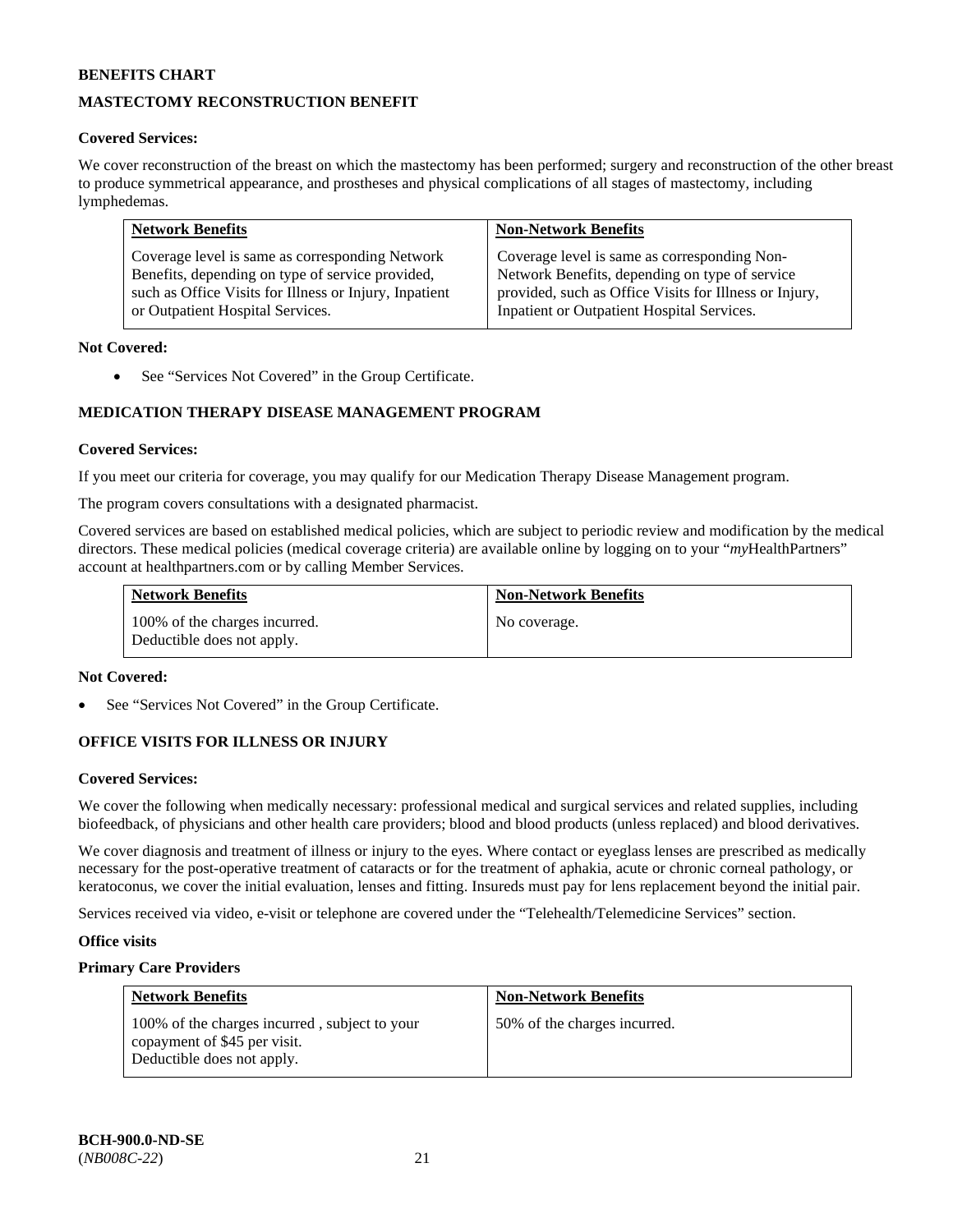#### **Specialty Care Providers**

| <b>Network Benefits</b>                                                                                     | <b>Non-Network Benefits</b>  |
|-------------------------------------------------------------------------------------------------------------|------------------------------|
| 100% of the charges incurred, subject to your<br>copayment of \$90 per visit.<br>Deductible does not apply. | 50% of the charges incurred. |

#### **Convenience clinics**

| <b>Network Benefits</b>                                                                                     | <b>Non-Network Benefits</b>  |
|-------------------------------------------------------------------------------------------------------------|------------------------------|
| 100% of the charges incurred, subject to your<br>copayment of \$20 per visit.<br>Deductible does not apply. | 50% of the charges incurred. |

### **Injections administered in a physician's office, other than immunizations**

### **Allergy injections**

| <b>Network Benefits</b>                                                                                              | <b>Non-Network Benefits</b>  |
|----------------------------------------------------------------------------------------------------------------------|------------------------------|
| 100% of the charges incurred, subject to your<br>copayment of \$2 per date of service.<br>Deductible does not apply. | 50% of the charges incurred. |

#### **All other injections**

| <b>Network Benefits</b>                                                                                              | <b>Non-Network Benefits</b>  |
|----------------------------------------------------------------------------------------------------------------------|------------------------------|
| 100% of the charges incurred, subject to your<br>copayment of \$2 per date of service.<br>Deductible does not apply. | 50% of the charges incurred. |

# **Not Covered:**

- Court ordered treatment.
- See "Services Not Covered" in the Group Certificate.

### **PEDIATRIC EYEWEAR**

### **Covered Services:**

We cover pediatric eyewear for children.

Routine eye exams are covered under the "Preventive Services" section.

| <b>Network Benefits</b>      | <b>Non-Network Benefits</b> |
|------------------------------|-----------------------------|
| 70% of the charges incurred. | No coverage.                |

#### **Limitations:**

- Coverage under this provision will continue until the end of the month in which the child turns age 19.
- Limited to one of the following per calendar year:
	- o one pair of eyeglasses including one set of prescription lenses, frames from our designated eyewear collection, and anti-scratch coating; or
	- o one pair of non-disposable contact lenses; or
	- o a one-year supply of disposable contact lenses.
- Contact lens fittings are limited to two per calendar year.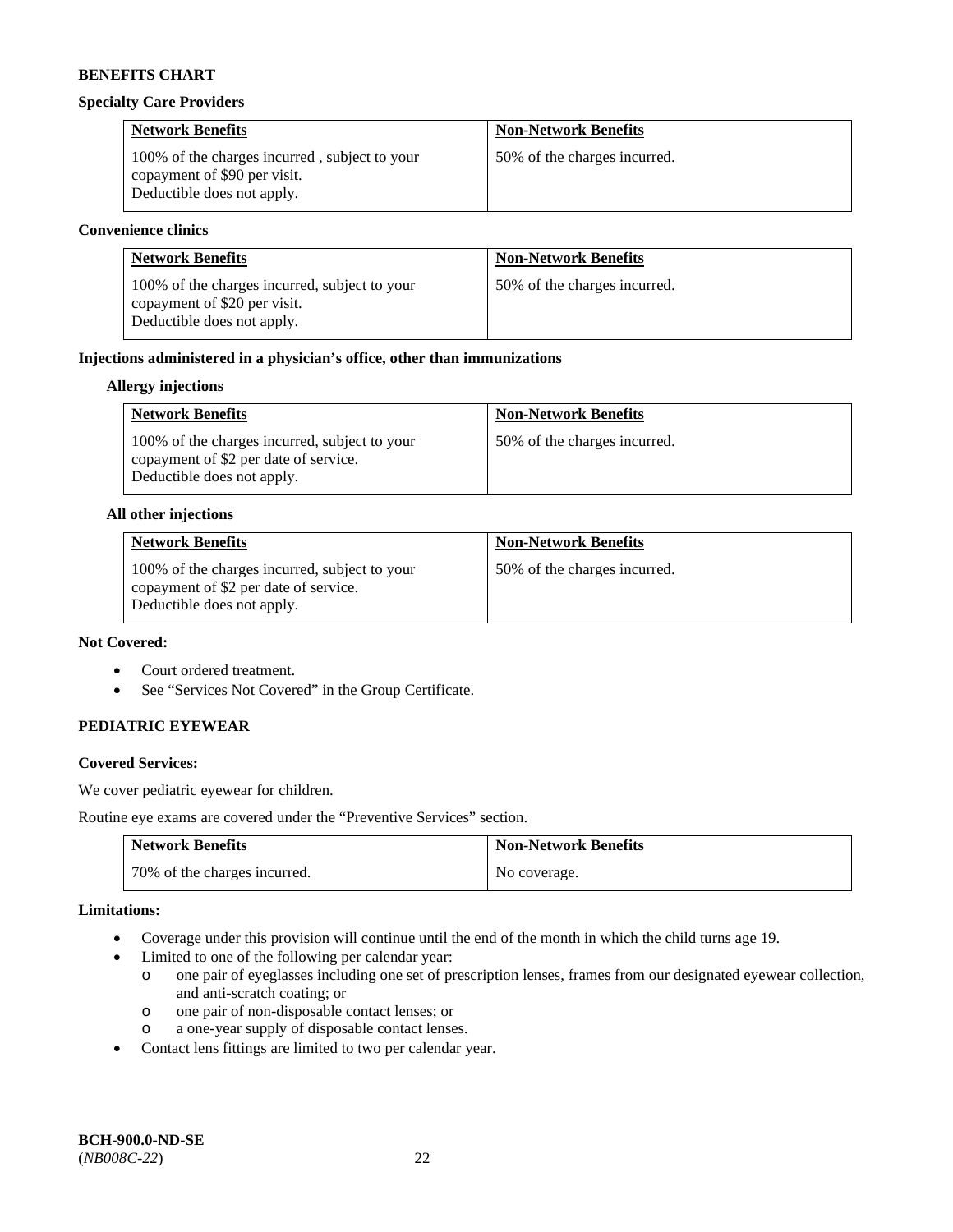# **Not Covered:**

- Frames that are not included in our designated eyewear collection. However, one pair of lenses will be covered if an insured
- chooses frames outside our designated eyewear collection.
- More than one pair of lenses or frames or non-disposable contacts per calendar year, regardless of the reason. This includes replacement of eyeglasses or contact lenses due to loss, breakage, theft, or change in prescription.
- Safety glasses or goggles for sports or vocational reasons.
- Upgrades including, but not limited to, UV protection and no-line multifocal lenses.
- See "Services Not Covered" in the Group Certificate.

# **PHYSICAL THERAPY, OCCUPATIONAL THERAPY AND SPEECH THERAPY**

### **Covered Services:**

We cover the following physical therapy, occupational therapy and speech therapy services:

- Medically necessary rehabilitative care to correct the effects of illness or injury.
- Habilitative care rendered for congenital, developmental or medical conditions which have significantly limited the successful initiation of normal speech and normal motor development.

Massage therapy which is performed in conjunction with other treatment/modalities by a physical or occupational therapist, is part of a prescribed treatment plan and is not billed separately is covered.

We cover services provided in a clinic. We also cover physical therapy provided in an outpatient hospital facility. To see the benefit level for inpatient hospital or skilled nursing facility services, see benefits under "Inpatient Hospital and Skilled Nursing Facility Services."

#### **Rehabilitative care**

### **Primary Care Providers**

| <b>Network Benefits</b>                                                                                     | <b>Non-Network Benefits</b>  |
|-------------------------------------------------------------------------------------------------------------|------------------------------|
| 100% of the charges incurred, subject to your<br>copayment of \$45 per visit.<br>Deductible does not apply. | 50% of the charges incurred. |

### **Specialty Care Providers**

| <b>Network Benefits</b>                                                                                     | <b>Non-Network Benefits</b>  |
|-------------------------------------------------------------------------------------------------------------|------------------------------|
| 100% of the charges incurred, subject to your<br>copayment of \$90 per visit.<br>Deductible does not apply. | 50% of the charges incurred. |

#### **Maximum Visits**

- Physical Therapy is limited to 30 visits per calendar year.
- Occupational Therapy is limited to 30 visits per calendar year.
- Speech Therapy is limited to 30 visits per calendar year.

Visit limits by a Primary Care Provider and/or Specialty Care Provider are combined.

### **Habilitative care**

### **Primary Care Providers**

| <b>Network Benefits</b>                                                                                     | <b>Non-Network Benefits</b>  |
|-------------------------------------------------------------------------------------------------------------|------------------------------|
| 100% of the charges incurred, subject to your<br>copayment of \$45 per visit.<br>Deductible does not apply. | 50% of the charges incurred. |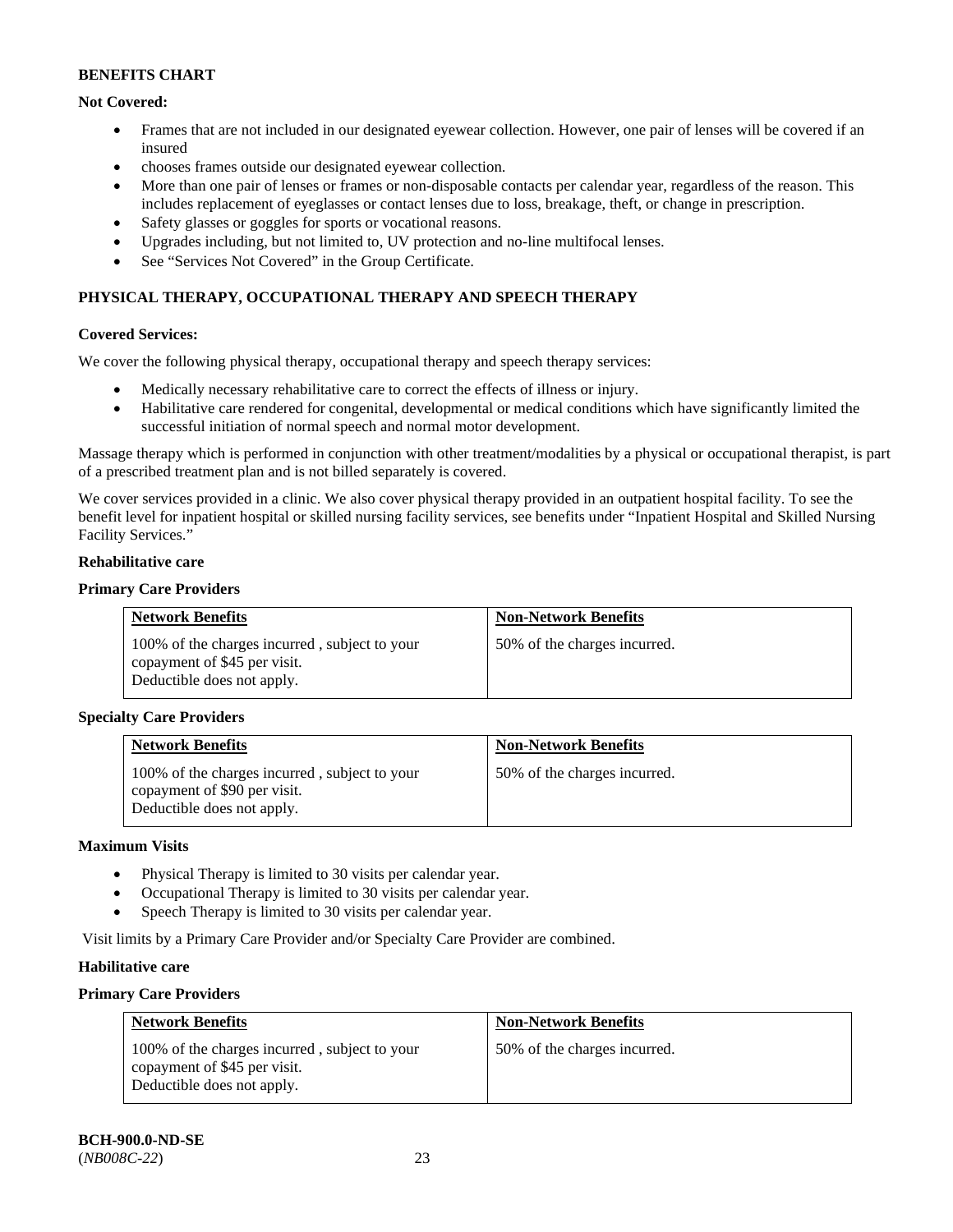#### **Specialty Care Providers**

| <b>Network Benefits</b>                                                                                     | <b>Non-Network Benefits</b>  |
|-------------------------------------------------------------------------------------------------------------|------------------------------|
| 100% of the charges incurred, subject to your<br>copayment of \$90 per visit.<br>Deductible does not apply. | 50% of the charges incurred. |

### **Maximum Visits**

- Physical Therapy is limited to 30 visits per calendar year.
- Occupational Therapy is limited to 30 visits per calendar year.
- Speech Therapy is limited to 30 visits per calendar year.
- Visit limits by a Primary Care Provider and/or Specialty Care Provider are combined.

### **Not Covered:**

- Massage therapy for the purpose of comfort or convenience of the insured.
- See "Services Not Covered" in the Group Certificate.

### **PRE-DIABETES DISEASE MANAGEMENT PROGRAM**

#### **Covered Services:**

If you meet our criteria for coverage, you may qualify for the Pre-diabetes Disease Management Program through Omada Health. The program covers group health coaching which focuses on weight loss, exercise, behavior modification and health education at select locations determined by the plan.

| Network Benefits                                            | <b>Non-Network Benefits</b> |
|-------------------------------------------------------------|-----------------------------|
| 100% of the charges incurred.<br>Deductible does not apply. | Not applicable.             |

#### **Not Covered:**

See "Services Not Covered" in the Group Certificate.

# **PRESCRIPTION DRUG SERVICES**

### **Covered Services:**

We cover prescription drugs and medications, which can be self-administered or are administered in a physician's office. We cover off-label use of formulary drugs to treat cancer if the drug is recognized for the treatment of cancer in an authoritative compendia used by the Medicare program and when an appropriate level of evidence or medical necessity is met.

### **For Network benefits, drugs and medications must be obtained at a Network Pharmacy.**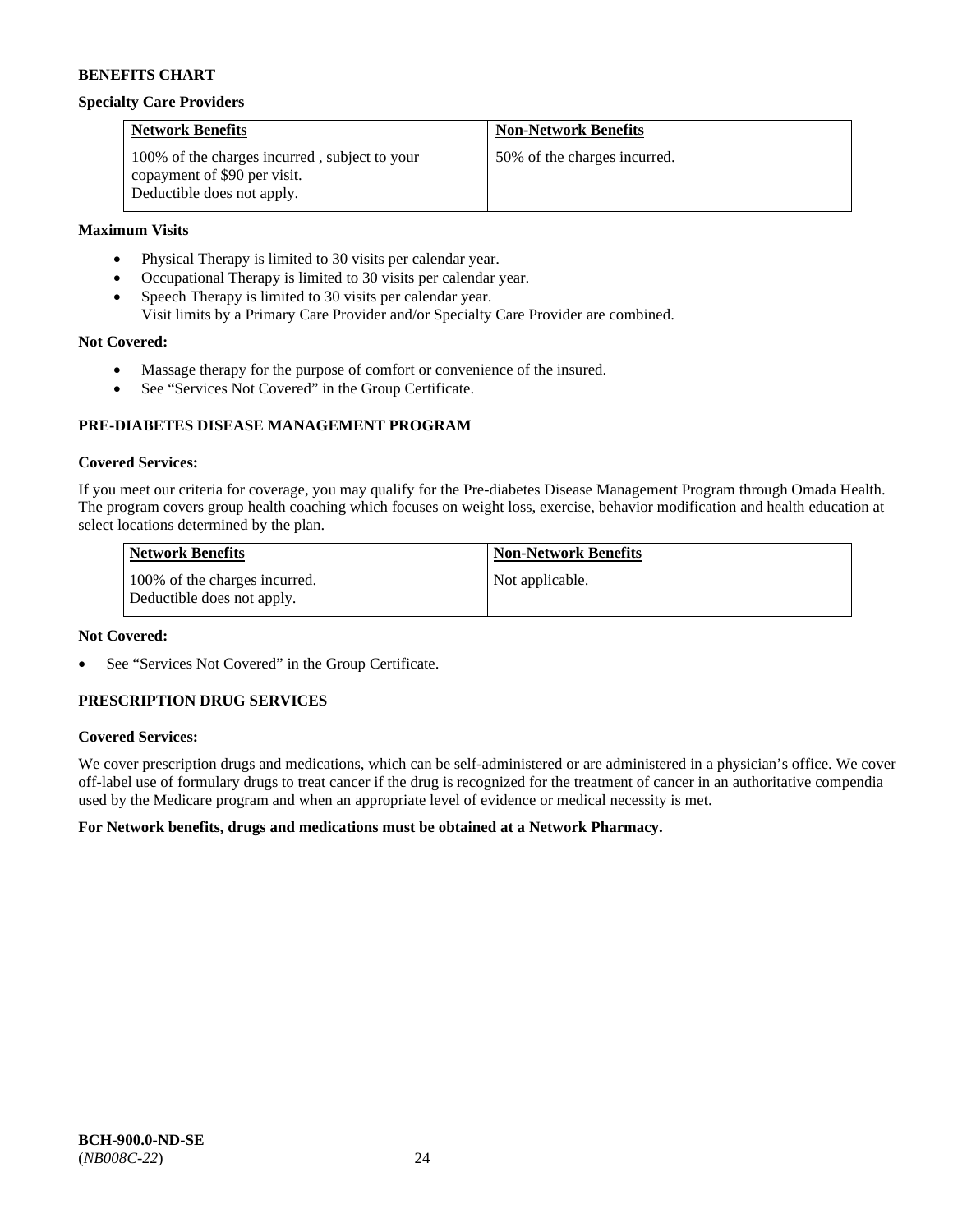### **If a copayment is required, you must pay one copayment for each 31-day supply, or portion thereof unless otherwise indicated below.**

# **Outpatient drugs (except as specified below)**

| <b>Network Benefits</b>                                                                                      | <b>Non-Network Benefits</b>  |
|--------------------------------------------------------------------------------------------------------------|------------------------------|
| 100% of the charges incurred, subject to your<br>copayment of \$5 for generic low cost formulary<br>drugs.   | 50% of the charges incurred. |
| 100% of the charges incurred, subject to your<br>copayment of \$25 for generic high cost formulary<br>drugs. |                              |
| 100% of the charges incurred, subject to your<br>copayment of \$60 for brand name formulary drugs.           |                              |
| In no event will your cost for a formulary insulin<br>drug exceed \$25.                                      |                              |
| Non-formulary drugs are covered at 100% of the<br>charges incurred, subject to your copayment of<br>\$150.   |                              |
| Deductible does not apply.                                                                                   |                              |

# **Mail order drugs**

| <b>Network Benefits</b>                                                                                                                                                          | <b>Non-Network Benefits</b>                                                       |
|----------------------------------------------------------------------------------------------------------------------------------------------------------------------------------|-----------------------------------------------------------------------------------|
| For your convenience, you may also get up to a 93-<br>day supply of outpatient prescription drugs that can<br>be self-administered through the designated mail<br>order service. | Mail order drugs are only available through the<br>designated mail order service. |
| Specialty Drugs are not available through the mail<br>order service.                                                                                                             |                                                                                   |

### **Specialty drugs that are self-administered**

| <b>Network Benefits</b>                                    | <b>Non-Network Benefits</b> |
|------------------------------------------------------------|-----------------------------|
| 80% of the charges incurred.<br>Deductible does not apply. | No coverage.                |

For Network Benefits, Specialty Drugs are limited to drugs on the specialty drug list and must be obtained from a designated vendor.

# **Drugs for the treatment of growth deficiency**

| <b>Network Benefits</b>                                    | <b>Non-Network Benefits</b>  |
|------------------------------------------------------------|------------------------------|
| 70% of the charges incurred.<br>Deductible does not apply. | 50% of the charges incurred. |

For Network Benefits, Growth Deficiency Drugs are limited to drugs on the specialty drug list and must be obtained from a designated vendor.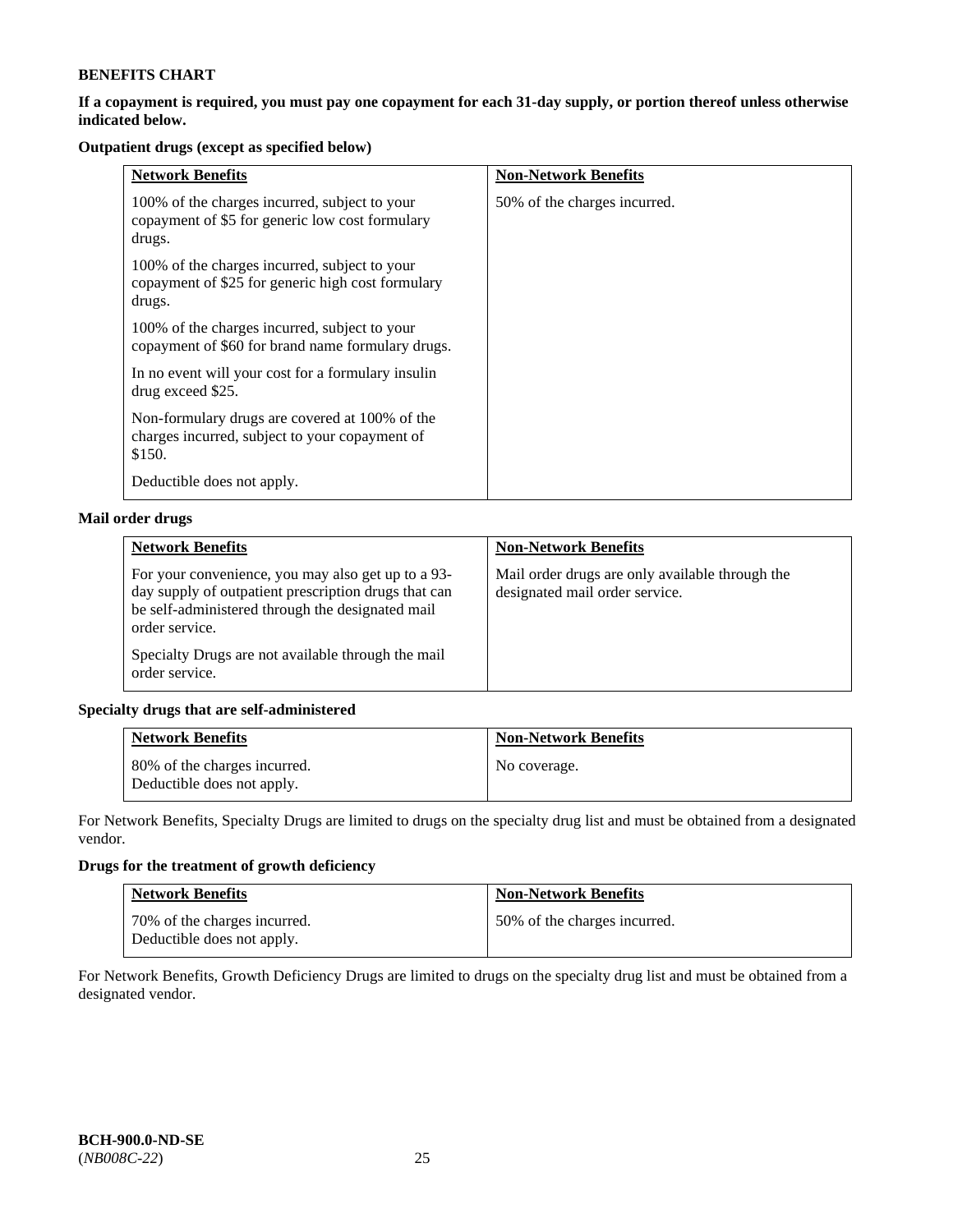**Tobacco cessation drugs are covered for all FDA-approved tobacco cessation drugs (including over-the-counter drugs) for a minimum of 90 days**

| <b>Network Benefits</b>                                     | <b>Non-Network Benefits</b>  |
|-------------------------------------------------------------|------------------------------|
| 100% of the charges incurred.<br>Deductible does not apply. | 50% of the charges incurred. |

#### **Contraceptive drugs**

| <b>Network Benefits</b>                                                                                                                                            | <b>Non-Network Benefits</b>  |
|--------------------------------------------------------------------------------------------------------------------------------------------------------------------|------------------------------|
| 100% of the charges incurred for formulary drugs.<br>Deductible does not apply.                                                                                    | 50% of the charges incurred. |
| If a physician requests that a non-formulary<br>contraceptive drug be dispensed as written, the drug<br>will be covered at 100%, not subject to the<br>deductible. |                              |

**ACA preventive medications.** We cover preventive medications currently recommended by USPSTF with an A or B rating if they are prescribed by your medical provider and they are listed on our Commercial ACA Preventive Drug List. Preventive medications are subject to periodic review and modification. Changes would be effective in accordance with the federal rules and reflected in our current medical coverage criteria for preventive care services.

| <b>Network Benefits</b>                                     | <b>Non-Network Benefits</b>  |
|-------------------------------------------------------------|------------------------------|
| 100% of the charges incurred.<br>Deductible does not apply. | 50% of the charges incurred. |

#### **Limitations:**

- Certain drugs may require prior authorization as indicated on the formulary. HealthPartners may require prior authorization for the drug and also the site where the drug will be provided. Certain drugs are subject to our utilization review process and quantity limits as indicated on our formulary.
- Certain non-formulary drugs require prior authorization. In addition, certain drugs may be subject to any quantity limits applied as part of our trial program. The trial drug program applies to new prescriptions for certain drugs which have high toxicity, low tolerance, high costs and/or high potential for waste. Trial drugs are indicated on the formulary and/or the Specialty Drug List. Your first fill of a trial drug may be limited to less than a month supply. If the drug is well tolerated and effective, you will receive the remainder of your first month supply.
- If an insured requests a brand name drug when there is a generic equivalent, the brand name drug will be covered up to the charge that would apply to the generic drug, minus any required copayment. If a physician requests that a brand name drug be dispensed as written, the drug will be paid at the non-formulary benefit.
- We may require insureds to try over-the-counter (OTC) drug alternatives before approving more costly formulary prescription drugs.
- Unless otherwise specified in the Prescription Drug Services section, you may receive up to a 31-day supply per prescription.
- New prescriptions to treat certain chronic conditions are limited to a 31-day supply.
- No more than a 31-day supply of Specialty Drugs will be covered and dispensed at a time unless it is a manufacturer supplied drug that cannot be split that supplies the insured with more than a 31 day supply.

### **Not Covered:**

- Replacement of prescription drugs, medications, equipment and supplies due to loss, damage or theft.
- Nonprescription (over the counter) drugs or medications, including, but not limited to, vitamins, supplements, homeopathic remedies, and non-FDA approved drugs, unless listed on the formulary and prescribed by a physician or legally authorized health care provider under applicable state and federal law. In addition, if the Insured obtains a prescription, this exclusion does not include aspirin to prevent cardiovascular disease for men and women of certain ages; folic acid supplements for women who may become pregnant; fluoride chemoprevention supplements for children without fluoride in their water source; and iron supplements for children age 6-12 months who are at risk for anemia.
- All drugs used for the treatment of sexual dysfunction.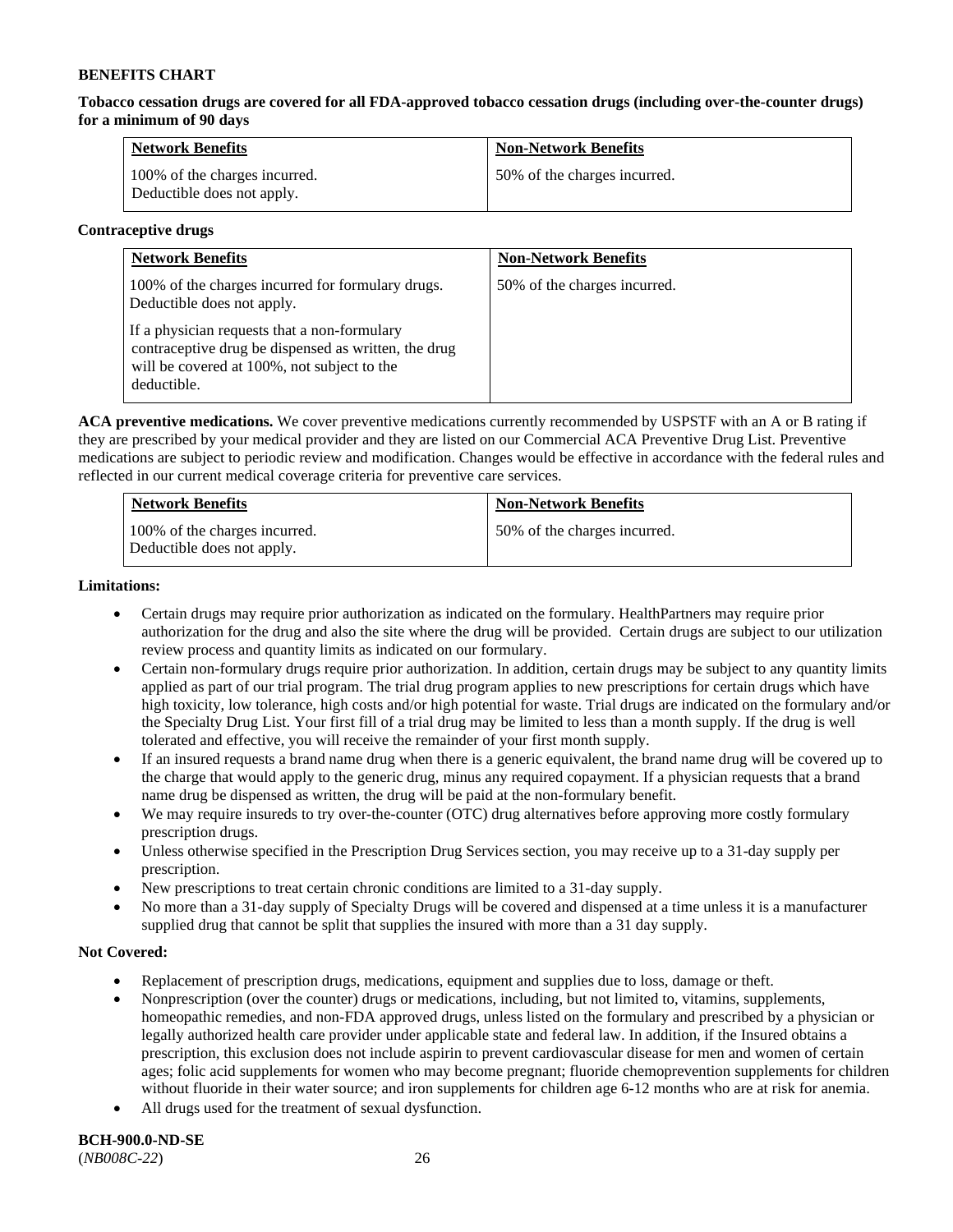- Fertility drugs.
- Medical cannabis.
- Drugs on the Excluded Drug List. The Excluded Drug List includes select drugs within a therapy class that are not eligible for coverage. This includes drugs that may be excluded for certain indications. The Excluded Drug List is available at [healthpartners.com.](http://www.healthpartners.com/)
- Drugs that are newly approved by the FDA until they are reviewed and approved by HealthPartners Pharmacy and Therapeutics Committee.
- Medical devices approved by the FDA will not be covered under the Prescription Drug Services section unless they are on our formulary. Covered medical devices are generally submitted and reimbursed under your medical benefits.
- See "Services Not Covered" in the Group Certificate.

# **PREVENTIVE SERVICES**

# **Applicable Definitions:**

**Routine Preventive Services** are routine healthcare services that include screenings, check-ups and counseling to prevent illness, disease or other health problems before symptoms occur.

**Diagnostic Services** are services to help a provider understand your symptoms, diagnose illness and decide what treatment may be needed. They may be the same services that are listed as preventive services, but they are being used as diagnostic services. Your provider will determine if these services are preventive or diagnostic. These services are not preventive if received as part of a visit to diagnose, manage or maintain an acute or chronic medical condition, illness or injury. When that occurs, unless indicated below, standard deductibles, copayments or coinsurance apply.

### **Covered Services:**

We cover preventive services that meet any of the requirements under the Affordable Care Act (ACA) shown in the bulleted items below. These preventive services are covered at 100% under the network benefits with no deductible, copayments or coinsurance. If a preventive service is not required by the ACA and it is covered at a lower benefit level or if a group qualifies for an exemption or accommodation for certain benefits under the ACA, it will be specified below. Preventive benefits mandated under the ACA are subject to periodic review and modification. Changes would be effective in accordance with the federal rules. Preventive services mandated by the ACA include:

- Evidence-based items or services that have in effect a rating of A or B in the current recommendations of the United States Preventive Services Task Force with respect to the individual;
- Immunizations for routine use in children, adolescents and adults that have in effect a recommendation from the Advisory Committee on Immunization Practices of the Centers for Disease Control and Prevention with respect to the individual;
- With respect to infants, children and adolescents, evidence-informed preventive care and screenings provided for in comprehensive guidelines supported by the Health Resources and Services Administration; and
- With respect to women, preventive care and screenings provided for in comprehensive guidelines supported by the Health Resources and Services Administration.

Covered services are based on established medical policies, which are subject to periodic review and modification by the medical or dental directors. These medical policies (medical coverage criteria) are available by calling Member Services, or logging on to your "*my*HealthPartners" account at [healthpartners.com.](http://www.healthpartners.com/) 

ACA and state mandated preventive services are covered as follows:

**Routine health exams and periodic health assessments.** A physician or health care provider will counsel you as to how often health assessments are needed based on age, sex and health status. This includes screening and counseling for tobacco use and all FDA approved tobacco cessation medications including over-the-counter drugs (as shown in the Prescription Drug Services section).

| <b>Network Benefits</b>                                     | <b>Non-Network Benefits</b>  |
|-------------------------------------------------------------|------------------------------|
| 100% of the charges incurred.<br>Deductible does not apply. | 50% of the charges incurred. |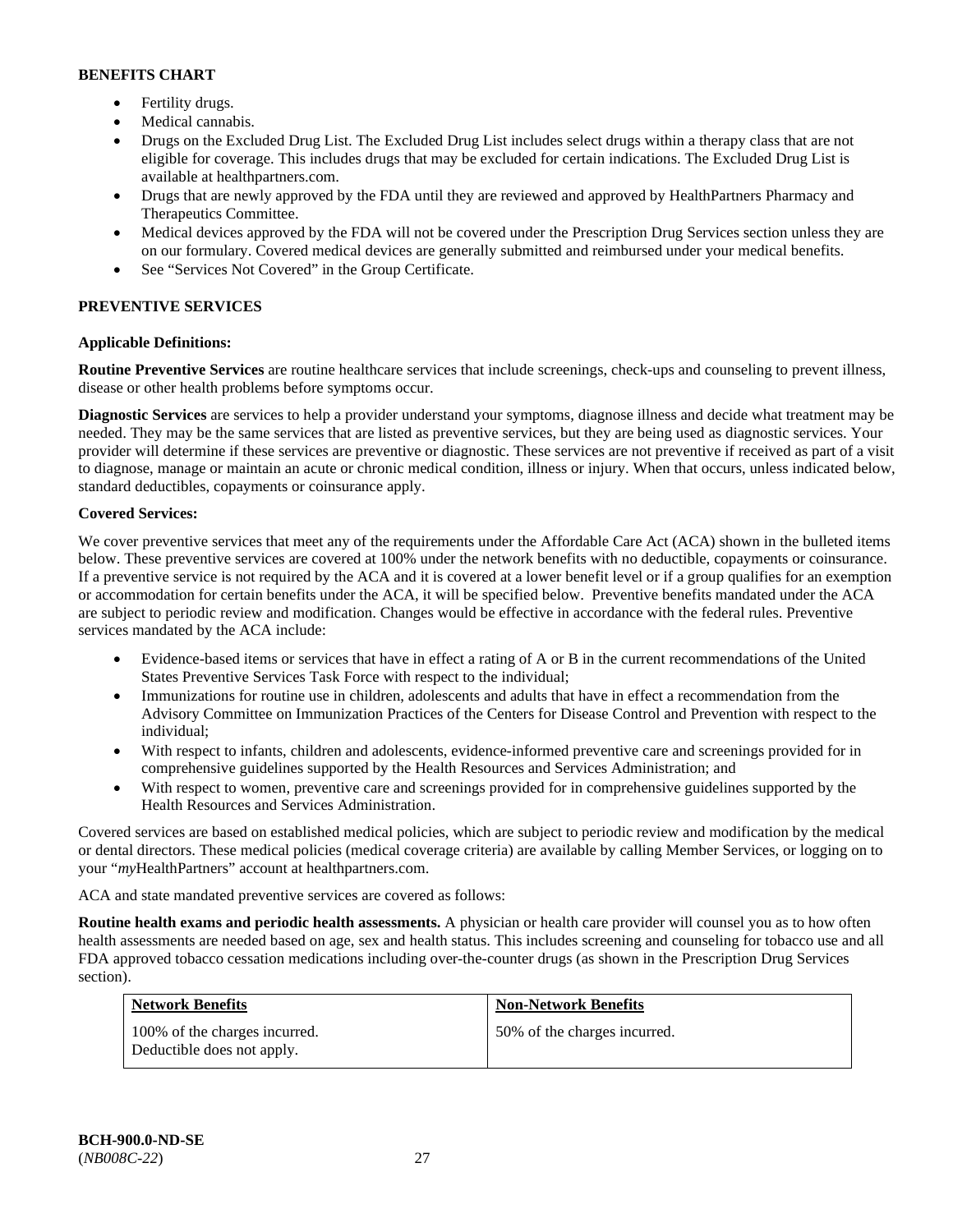**Child health supervision services.** This includes pediatric preventive services such as newborn screenings, appropriate immunizations, developmental assessments and laboratory services appropriate to the age of the child from birth to 72 months and appropriate immunizations to age 18.

| <b>Network Benefits</b>                                     | <b>Non-Network Benefits</b>  |
|-------------------------------------------------------------|------------------------------|
| 100% of the charges incurred.<br>Deductible does not apply. | 50% of the charges incurred. |

#### **Routine prenatal care and exams**.

| <b>Network Benefits</b>                                     | <b>Non-Network Benefits</b>  |
|-------------------------------------------------------------|------------------------------|
| 100% of the charges incurred.<br>Deductible does not apply. | 50% of the charges incurred. |

**Routine postnatal care.** This includes health exams, assessments, education and counseling relating to the period immediately after childbirth.

| <b>Network Benefits</b>                                     | <b>Non-Network Benefits</b>  |
|-------------------------------------------------------------|------------------------------|
| 100% of the charges incurred.<br>Deductible does not apply. | 50% of the charges incurred. |

**Routine screening procedures for cancer.** This includes colorectal screening, digital rectal examinations, or other cancer screenings recommended by the USPSTF with an A or B rating. Women's preventive health services below describe additional routine screening procedures for cancer.

| <b>Network Benefits</b>                                     | <b>Non-Network Benefits</b>  |
|-------------------------------------------------------------|------------------------------|
| 100% of the charges incurred.<br>Deductible does not apply. | 50% of the charges incurred. |

**Professional voluntary family planning services.** This includes services to prevent or delay a pregnancy, including counseling and education. Services must be provided by a licensed provider.

| <b>Network Benefits</b>                                     | <b>Non-Network Benefits</b>  |
|-------------------------------------------------------------|------------------------------|
| 100% of the charges incurred.<br>Deductible does not apply. | 50% of the charges incurred. |

### **Adult immunizations**

| <b>Network Benefits</b>                                     | <b>Non-Network Benefits</b>  |
|-------------------------------------------------------------|------------------------------|
| 100% of the charges incurred.<br>Deductible does not apply. | 50% of the charges incurred. |

**Women's preventive health services.** This includes mammograms, screenings for cervical cancer (pap smears), breast pumps, human papillomavirus (HPV) testing, counseling for sexually transmitted infections, counseling and screening for human immunodeficiency virus (HIV), and all FDA approved contraceptive methods as prescribed by a doctor, sterilization procedures, education and counseling (see the "Prescription Drug Services" section for coverage of oral contraceptive drugs). For women whose family history is associated with an increased risk for BRCA1 or BRCA2 gene mutations, we cover genetic counseling and BRCA screening without cost sharing, if appropriate and as determined by a physician.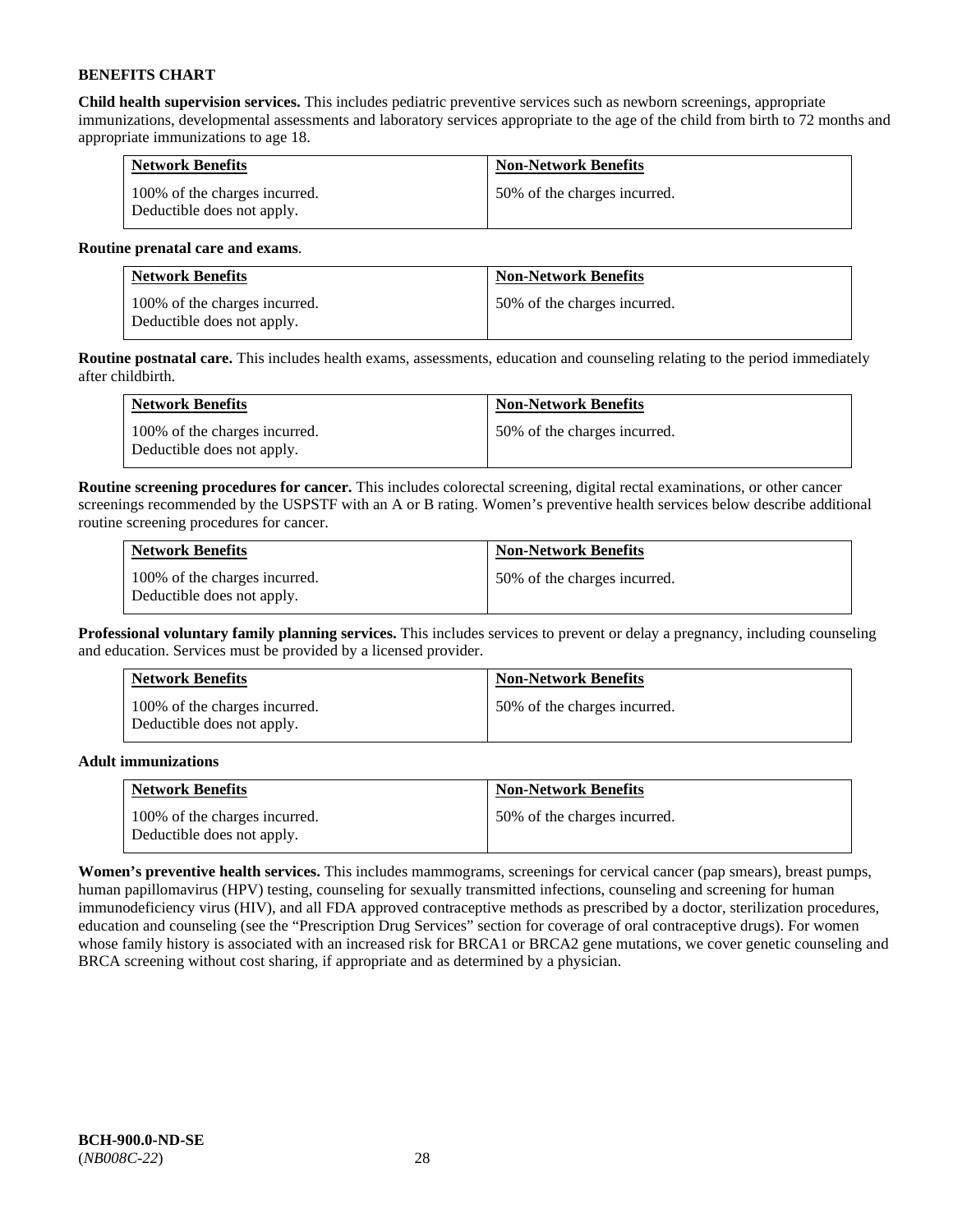With respect to mammograms, we cover no less than the following:

- One baseline mammogram examination for each woman who is at least thirty-five but less than forty years of age.
- One mammogram examination every year, or more frequently if ordered by a physician, for each woman who is at least forty years of age.

| <b>Network Benefits</b>                                     | <b>Non-Network Benefits</b>  |
|-------------------------------------------------------------|------------------------------|
| 100% of the charges incurred.<br>Deductible does not apply. | 50% of the charges incurred. |

**Obesity screening and management.** We cover obesity screening and counseling for all ages during a routine preventive care exam. If you are age 18 or older and have a body mass index of 30 or more, we also cover intensive obesity management to help you lose weight. Your primary care doctor can coordinate these services.

| <b>Network Benefits</b>                                     | <b>Non-Network Benefits</b>  |
|-------------------------------------------------------------|------------------------------|
| 100% of the charges incurred.<br>Deductible does not apply. | 50% of the charges incurred. |

### **In addition to any ACA or state mandated preventive services referenced above, we cover the following eligible services:**

### **Routine eye and hearing exams**

| <b>Network Benefits</b>                                     | <b>Non-Network Benefits</b>  |
|-------------------------------------------------------------|------------------------------|
| 100% of the charges incurred.<br>Deductible does not apply. | 50% of the charges incurred. |

**Ovarian cancer surveillance tests for women who are at risk.** "At risk for ovarian cancer" means (1) having a family history that includes any of the following: one or more first-degree or second-degree relatives with ovarian cancer, clusters of female relatives with breast cancer or nonpolyposis colorectal cancer; or (2) testing positive for BRCA1 or BRCA2 mutations. "Surveillance tests for ovarian cancer" means annual screening using: CA-125 serum tumor marker testing, transvaginal ultrasound, pelvic examination or other proven ovarian cancer screening tests currently being evaluated by the federal Food and Drug Administration or by the National Cancer Institute.

| <b>Network Benefits</b>                         | <b>Non-Network Benefits</b>                      |
|-------------------------------------------------|--------------------------------------------------|
| Coverage level is same as corresponding Network | Coverage level is same as corresponding Non-     |
| Benefit, depending on type of service provided, | Network Benefit, depending on type of service    |
| such as Diagnostic Imaging Services, Laboratory | provided, such as Diagnostic Imaging Services,   |
| Services Office Visits for Illness or Injury or | Laboratory Services Office Visits for Illness or |
| Preventive Services.                            | Injury or Preventive Services.                   |

### **Limitations:**

• Services are not preventive if received as part of a visit to diagnose, manage or maintain an acute or chronic medical condition, illness or injury. When that occurs, unless otherwise indicated above, standard deductibles, copayments or coinsurance apply.

### **Not Covered:**

See "Services Not Covered" in the Group Certificate.

# **TELEHEALTH/TELEMEDICINE SERVICES**

### **Definitions:**

**Telehealth, Telemedicine, or Virtual Care.** This is a means of communication between a health care professional and a patient. This includes the use of secure electronic information, imaging, and communication technologies, including:

- interactive audio or audio-video
- interactive audio with store-and-forward technology

**BCH-900.0-ND-SE** (*NB008C-22*) 29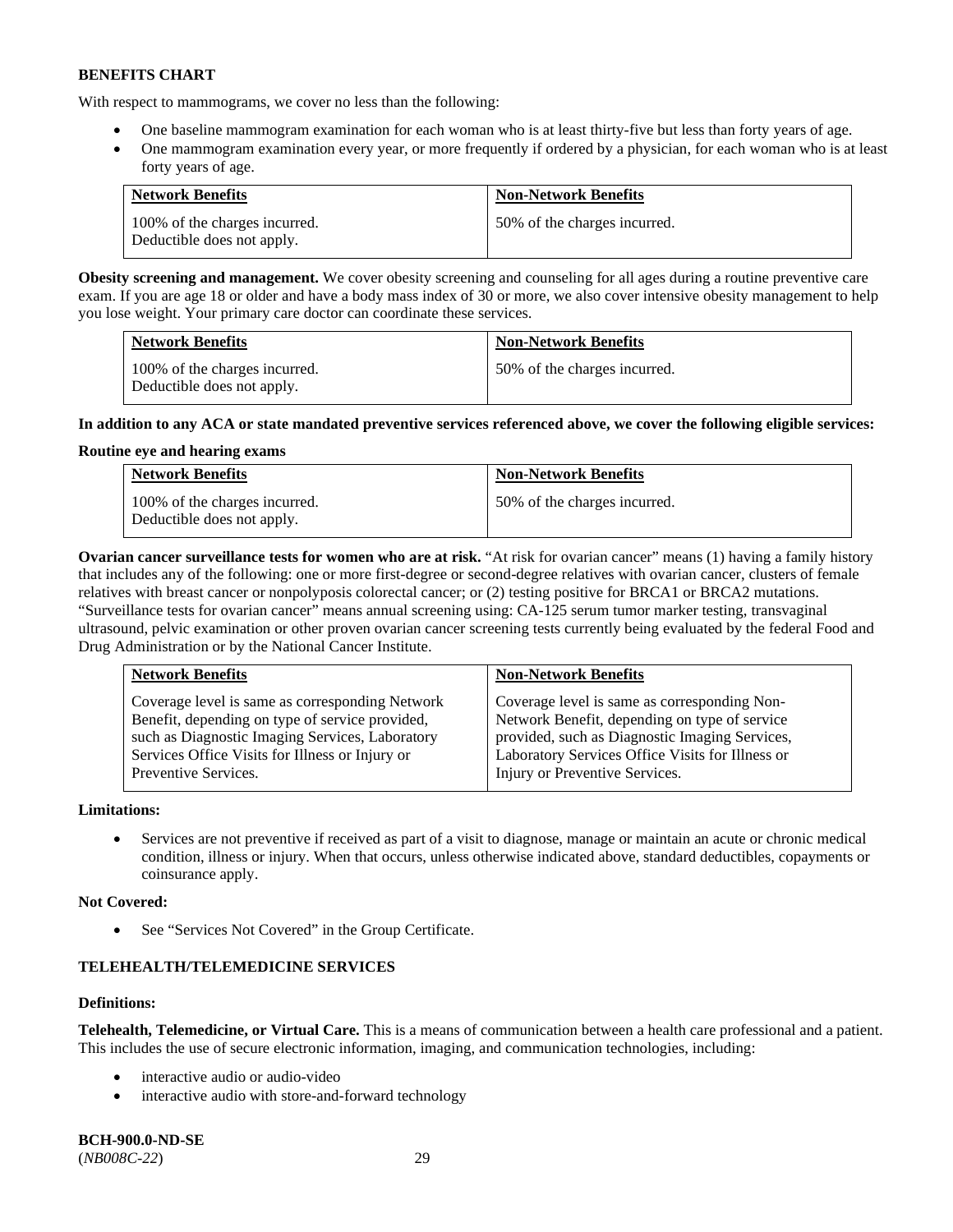- chat-based and email-based systems
- physician-to-physician consultation
- patient education
- data transmission
- data interpretation
- digital diagnostics (algorithm-enabled diagnostic support)
- digital therapeutics (the use of personal health devices and sensors, either alone or in combination with conventional drug
- therapies, for disease prevention and management)

### Services can be delivered:

Synchronously: the patient and health care professional are engaging with one another at the same time; or Asynchronously: the patient and health care professional engage with each other at different points in time.

**Telephone Visits.** Live, synchronous, interactive encounters over the telephone between a patient and a healthcare provider.

**E-visit or chat-based visits.** Asynchronous online or mobile app encounters to discuss a patient's personal health information, vital signs, and other physiologic data or diagnostic images. The healthcare provider reviews and delivers a consultation, diagnosis, prescription or treatment plan after reviewing the patient's visit information.

**Virtuwell<sup>®</sup>.** This is an online service for you to receive a diagnosis and treatment for certain conditions, such as a cold, flu, ear pain and sinus infections. You may access the Virtuwell website at [virtuwell.com.](https://www.virtuwell.com/)

**Video Visits.** Live, synchronous, interactive encounters using secure web-based video between a patient and a healthcare provider.

### **Covered Services:**

The Plan covers the following methods of receiving care for services that would be eligible under the Plan if the service were provided in person.

### **Scheduled telephone visits**

| <b>Network Benefits</b>                                                                                     | <b>Non-Network Benefits</b>  |
|-------------------------------------------------------------------------------------------------------------|------------------------------|
| 100% of the charges incurred, subject to your<br>copayment of \$20 per visit.<br>Deductible does not apply. | 50% of the charges incurred. |

### **E-visits**

### **Access to online care through Virtuwell at [virtuwell.com](https://www.virtuwell.com/)**

| <b>Network Benefits</b>                                     | <b>Non-Network Benefits</b> |
|-------------------------------------------------------------|-----------------------------|
| 100% of the charges incurred.<br>Deductible does not apply. | Not applicable.             |

### **All other E-visits**

| <b>Network Benefits</b>                                                                                     | <b>Non-Network Benefits</b>  |
|-------------------------------------------------------------------------------------------------------------|------------------------------|
| 100% of the charges incurred, subject to your<br>copayment of \$20 per visit.<br>Deductible does not apply. | 50% of the charges incurred. |

### **Video visits**

| <b>Network Benefits</b>                                | <b>Non-Network Benefits</b>                            |
|--------------------------------------------------------|--------------------------------------------------------|
| Coverage level is same as corresponding Network        | Coverage level is same as corresponding Non-           |
| Benefits, depending on type of service provided        | Network Benefits, depending on type of service         |
| such as Office Visits for Illness or Injury, Inpatient | provided, such as Office Visits for Illness or Injury, |
| or Outpatient Hospital Services.                       | Inpatient or Outpatient Hospital Services.             |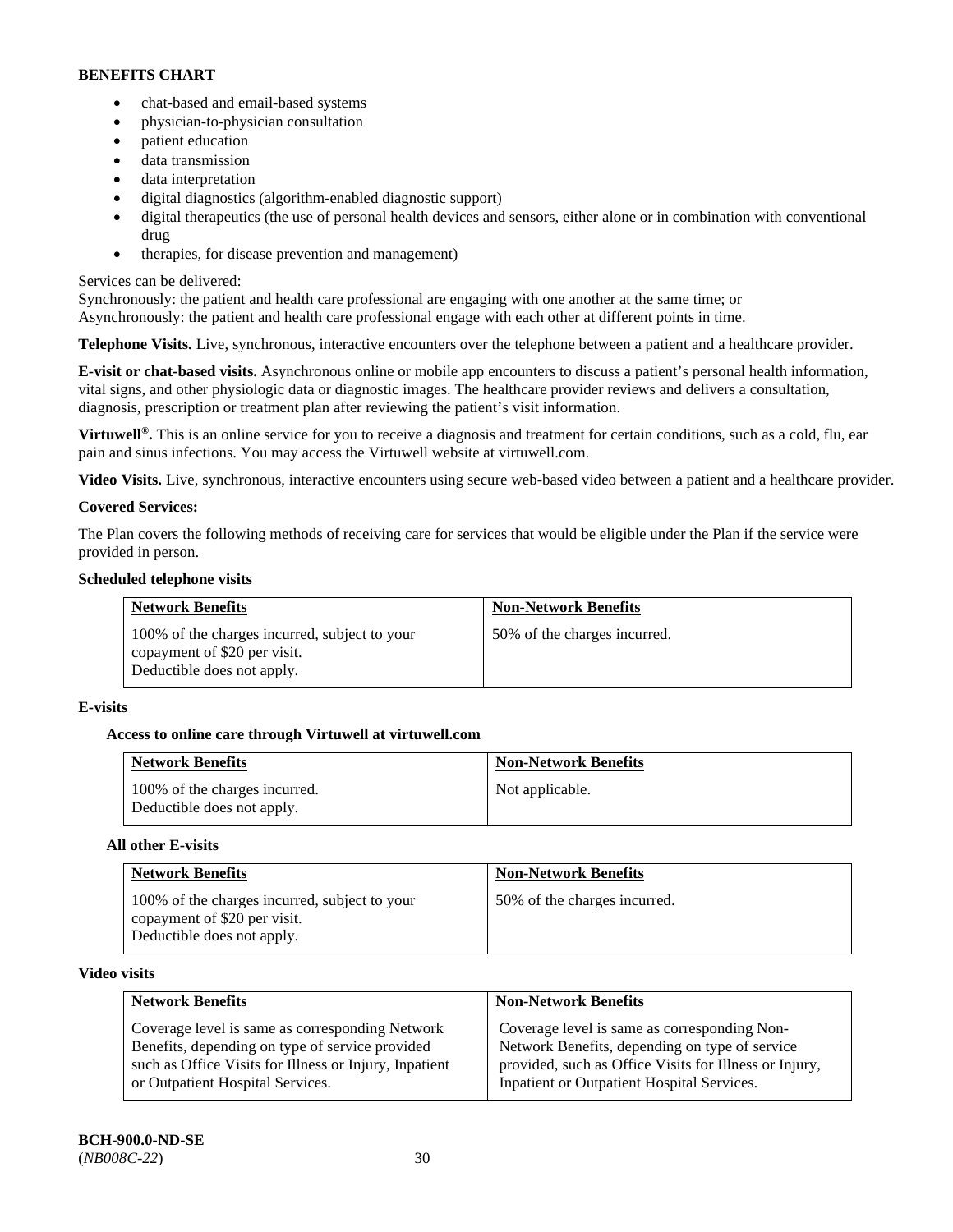### **Not Covered:**

• See "Services Not Covered" in the Group Certificate.

### **TRANSPLANT SERVICES**

#### **Applicable Definitions:**

**Autologous.** This is when the source of cells is from the individual's own marrow or stem cells.

**Allogeneic.** This is when the source of cells is from a related or unrelated donor's marrow or stem cells.

**Autologous Bone Marrow Transplant.** This is when the bone marrow is harvested from the individual and stored. The patient undergoes treatment which includes tumor ablation with high-dose chemotherapy and/or radiation. The bone marrow is reinfused (transplanted).

**Allogeneic Bone Marrow Transplant.** This is when the bone marrow is harvested from the related or unrelated donor and stored. The patient undergoes treatment which includes tumor ablation with high-dose chemotherapy and/or radiation. The bone marrow is reinfused (transplanted).

**Autologous/Allogeneic Stem Cell Support.** This is a treatment process that includes stem cell harvest from either bone marrow or peripheral blood, tumor ablation with high-dose chemotherapy and/or radiation, stem cell reinfusion, and related care. Autologous/allogeneic bone marrow transplantation and high dose chemotherapy with peripheral stem cell rescue/support are considered to be autologous/allogeneic stem cell support.

**Designated Transplant Center.** This is any health care provider, group or association of health care providers designated by us to provide services, supplies or drugs for specified transplants for our insureds.

**Transplant Services.** This is transplantation (including retransplants) of the human organs or tissue listed below, including all related post-surgical treatment, follow-up care and drugs and multiple transplants for a related cause. Transplant services do not include other organ or tissue transplants or surgical implantation of mechanical devices functioning as a human organ, except surgical implantation of an FDA approved Ventricular Assist Device (VAD) or total artificial heart, functioning as a temporary bridge to heart transplantation.

### **Prior authorization is required prior to consultation to support coordination of care and benefits.**

### **Covered Services:**

We cover eligible transplant services (as defined above) while you are covered under this Certificate. Transplants that will be considered for coverage are limited to the following:

- Kidney transplants for end-stage disease.
- Cornea transplants for end-stage disease.
- Heart transplants for end-stage disease.
- Lung transplants or heart/lung transplants for: (1) primary pulmonary hypertension; (2) Eisenmenger's syndrome; (3) end-stage pulmonary fibrosis; (4) alpha 1 antitrypsin disease; (5) cystic fibrosis; and (6) emphysema.
- Liver transplants for: (1) biliary atresia in children; (2) primary biliary cirrhosis; (3) post-acute viral infection (including hepatitis A, hepatitis B antigen e negative and hepatitis C) causing acute atrophy or post-necrotic cirrhosis; (4) primary sclerosing cholangitis; (5) alcoholic cirrhosis; and (6) hepatocellular carcinoma.
- Allogeneic bone marrow transplants or peripheral stem cell support associated with high dose chemotherapy for: (1) acute myelogenous leukemia; (2) acute lymphocytic leukemia; (3) chronic myelogenous leukemia; (4) severe combined immunodeficiency disease; (5) Wiskott-Aldrich syndrome; (6) aplastic anemia; (7) sickle cell anemia; (8) non-relapsed or relapsed non-Hodgkin's lymphoma; (9) multiple myeloma; and (10) testicular cancer.
- Autologous bone marrow transplants or peripheral stem cell support associated with high-dose chemotherapy for: (1) acute leukemias; (2) non-Hodgkin's lymphoma; (3) Hodgkin's disease; (4) Burkitt's lymphoma; (5) neuroblastoma; (6) multiple myeloma; (7) chronic myelogenous leukemia; and (8) non-relapsed non-Hodgkin's lymphoma.
- Pancreas transplants for simultaneous pancreas-kidney transplants for diabetes, pancreas after kidney, living related segmental simultaneous pancreas kidney transplantation and pancreas transplant alone.

To receive Network Benefits, charges for transplant services must be incurred at a Designated Transplant Center.

The transplant-related treatment provided, including expenses incurred for directly related donor services, shall be subject to and in accordance with the provisions, limitations, maximum and other terms of this Benefits Chart.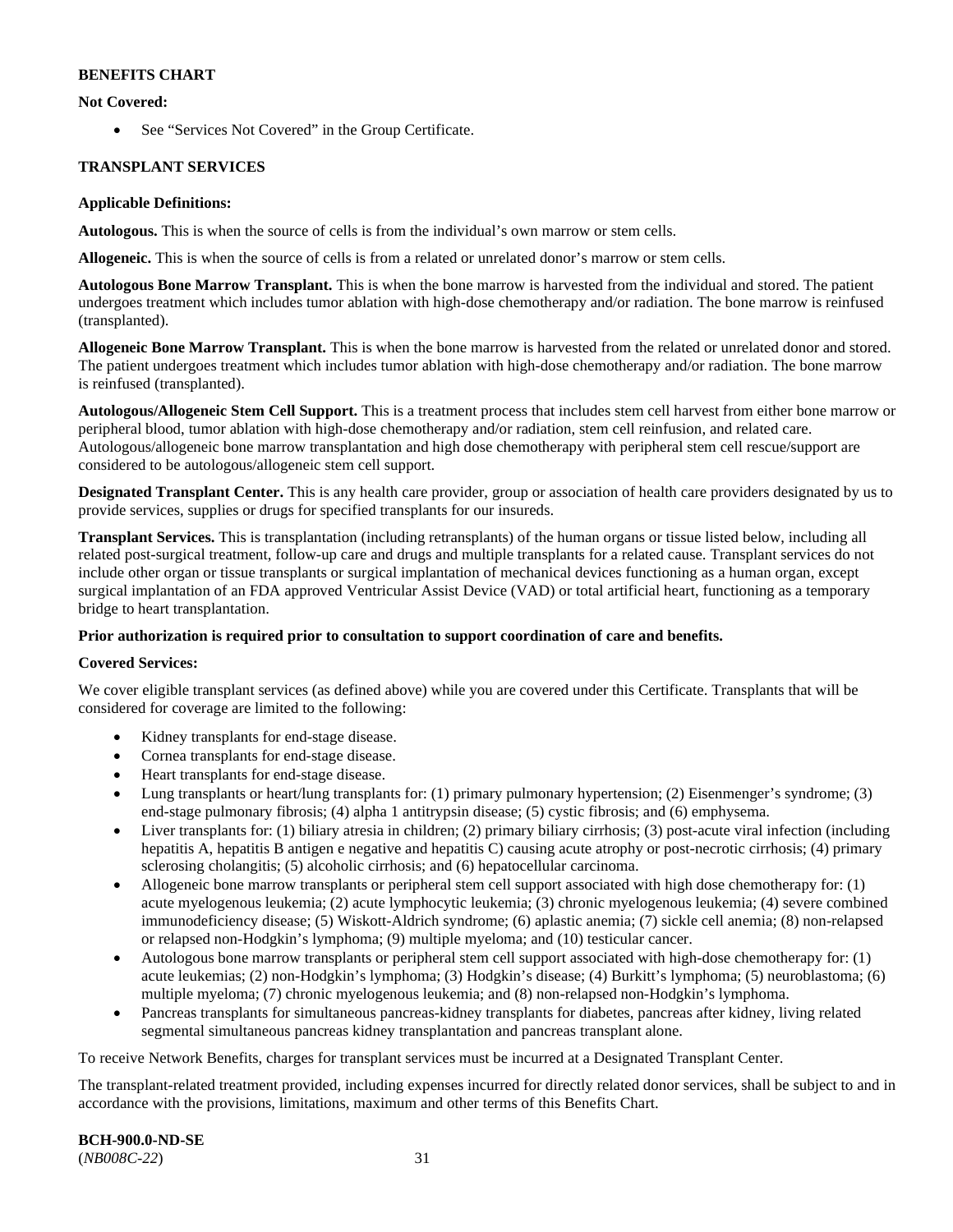Medical and hospital expenses of the donor are covered only when the recipient is an insured and the transplant and directly related donor expenses have been prior authorized for coverage. Treatment of medical complications that may occur to the donor are not covered. Donors are not considered insureds, and are therefore not eligible for the rights afforded to insureds under the Group Certificate.

The list of eligible transplant services and coverage determinations are based on established medical policies, which are subject to periodic review and modifications by the medical director.

| <b>Network Benefits</b>                          | <b>Non-Network Benefits</b>                             |
|--------------------------------------------------|---------------------------------------------------------|
| See Network Inpatient Hospital Services benefit. | See Non-Network Inpatient Hospital Services<br>benefit. |

#### **Transplant travel benefit for Network Benefits**

We may provide travel and lodging when an insured needs a transplant and a designated transplant center is greater than 100 miles from the insured's primary residence.

This benefit is subject to our medical policies (medical coverage criteria). Coverage criteria are available by calling Member Services, or logging on to your "*my*HealthPartners" account a[t healthpartners.com.](http://healthpartners.com/)

When submitting receipts for travel and lodging, the insured will need to attach a letter explaining that the receipts are in conjunction with an authorized organ or bone marrow transplant and include the recipient's name and member ID number or complete a Lodging and Travel Claim form with the receipts.

| <b>Network Benefits</b>                                                                                                                                                                                                                                  | <b>Non-Network Benefits</b> |
|----------------------------------------------------------------------------------------------------------------------------------------------------------------------------------------------------------------------------------------------------------|-----------------------------|
| Transplant travel benefits are covered under the<br>Network transplant services benefit.                                                                                                                                                                 | No coverage.                |
| Expenses for travel and lodging for the insured (the<br>transplant recipient) and one adult companion, or up<br>to two companions for a transplant recipient that is a<br>minor dependent, may be covered up to a maximum<br>of \$10,000 per transplant. |                             |
| Lodging coverage is limited to \$100 per day.                                                                                                                                                                                                            |                             |

### **Not Covered:**

- We consider the following transplants to be investigative and do not cover them: surgical implantation of mechanical devices functioning as a permanent substitute for human organ, non-human organ implants and/or transplants and other transplants not specifically listed in this Benefits Chart.
- See "Services Not Covered" in the Group Certificate.